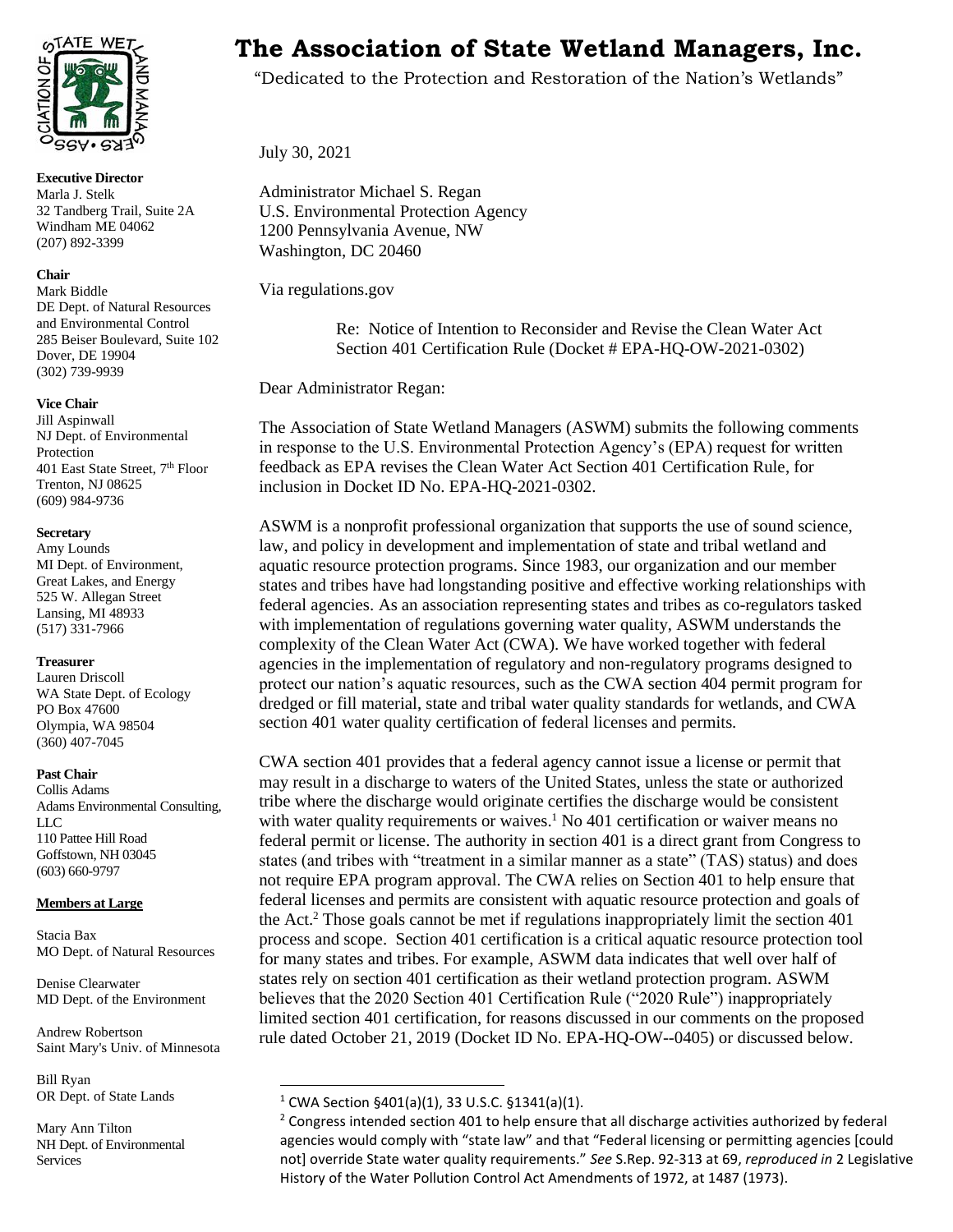We strongly support EPA's intention to revise those regulations and submit this letter to assist in development of a proposed rule.

In its Notice of Intent to reconsider and revise the 2020 Rule, EPA indicated that it "seeks to revise the rule in a manner that promotes efficiency and certainty in the certification process … and that is consistent with the cooperative federalism principles central to CWA Section 401."<sup>1</sup> This is a welcome shift from the approach taken in the 2020 Rule. The 2020 Rule moved sharply away from cooperative federalism in its attempt to limit state and tribal use of section 401 as a water quality protection tool. The primary goal of the CWA is to "restore and maintain the chemical, physical, and biological integrity of the nation's waters,"<sup>2</sup> and the Act expressly recognizes the critical and important role states and tribes play in protecting and enhancing waters within their respective borders.<sup>3</sup> The CWA includes express provisions preserving state authority. For example, Congress maintained for each state the authority to adopt or enforce the conditions and restrictions the state considers necessary to protect its waters, provided those standards are not less protective than federal standards.<sup>4</sup> And, Congress in CWA section 401 expressly authorized states to independently review the water quality implications of projects that may result in a discharge requiring a federal license or permit to ensure such projects are consistent with water quality requirements.<sup>5</sup> ASWM hopes that CWA provisions such as these and the cooperative federalism approach reflected throughout the Act will serve as a guide for revising the 2020 Rule.

EPA's Notice of Intent acknowledges the extensive interest states and tribes have in a revised certification rule, and indicates EPA wants to ensure significant opportunities for input from these co-regulators as well as from stakeholders. ASWM welcomes opportunities for input into emerging section 401 certification policies. In addition to consulting with interested parties through the listening sessions discussed in the Notice of Intent, **ASWM encourages EPA to have a series of interactive meetings with co-regulator states and tribes that involve discussions on key issues, including potential implementation challenges and opportunities. Such meetings should include both discussion at the national level, as well as direct meetings between EPA Regions and the relevant states and tribes.** Such dialogues would be collaborative in nature and should be more helpful to EPA than receiving monologue input in the form of short statements at a listening session or in letters from interested parties. Also, discussions among regional, state, and tribal representatives will help ensure implementation challenges and opportunities are well-understood by national policymakers. ASWM would be very willing to participate in such discussions.

#### **EPA's Questions for Consideration**

EPA's Notice of Intent indicates it is considering revising the 2020 Rule, and solicits input on ten key issues:

- 1. Pre-filing meeting requests;
- 2. Certification request;
- 3. Reasonable period of time;
- 4. Scope of certification;
- 5. Certification actions and federal agency review;
- 6. Enforcement;
- 7. Modifications;

<sup>1</sup> 86 Fed.Reg. 29541, 29542 (June 2, 2021).

<sup>2</sup> CWA §101(a), 33 U.S.C. §125(a).

<sup>&</sup>lt;sup>3</sup> "It is the policy of the Congress to recognize, preserve, and protect the primary responsibilities and rights of States to prevent, reduce, and eliminate pollution, to plan the development and use (including restoration, preservation, and enhancement) of land and water resources…" CWA §101(b), 33 U.S.C. §125(b). <sup>4</sup> CWA §510, 33 U.S.C. §1370.

<sup>5</sup> CWA §401(a), 33 U.S.C. §1341(a).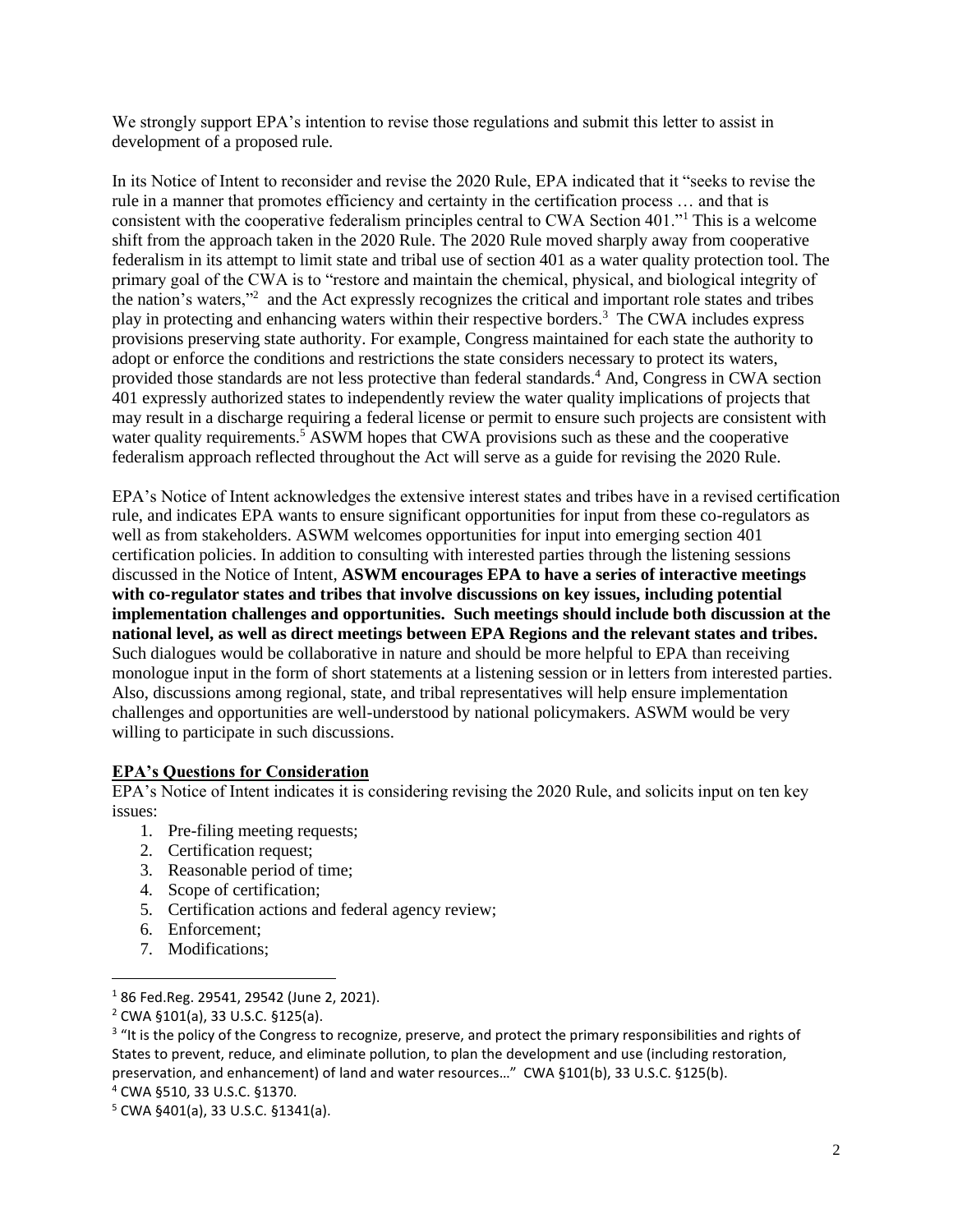- 8. Neighboring jurisdictions;
- 9. Data and other information; and
- 10. Implementation and coordination.

This letter addresses each issue in turn, providing both background and policy recommendations.

# **1. Pre-Filing Meeting Requests**

Under the 2020 Rule, a project proponent must request a meeting with the certifying authority at least thirty days prior to requesting a water quality certification. The certification request must include documentation of this pre-filing meeting request having been made. The certifying authority has discretion to not grant the meeting.<sup>6</sup> The pre-filing meeting is intended to ensure that certifying authorities receive early notification and have an opportunity to discuss the project and potential information needs before the statutory timeframe for review begins.<sup>7</sup>

ASWM has heard some concerns about delays caused by the pre-filing meeting requirement. For example, a few states have noted that response to an emergency requiring a federal permit or license would be delayed at least thirty days by this requirement. Others have stressed that the meeting request could arrive before a federal agency has determined a permit or license is even necessary.

The statutory maximum period for a 401 certification determination is one year, a short period for complex projects such as large dredge-fill projects or FERC-licensed hydroelectric dams. ASWM believes there is substantial benefit from the project proponent, certifying authority, and federal authorizing agency talking about the project in advance of starting the statutory certification clock. Parties could, for example, discuss details of the proposed project, information needs of the certification analysis, and how best to coordinate federal processes effectively with state or tribal process requirements. The result could be a better-informed water quality certification and smoother coordination between the certifying state or tribe and the federal agency. Pre-notification meetings may also reduce the need for a certifying authority to make additional information requests once the certification "reasonable period" has begun.

# **Recommendations:**

**ASWM recommends that a revised 401 certification rule retain the requirement for a pre-meeting request and the provision allowing a certifying authority to not grant the meeting request. The revised rule should not specify criteria for whether to grant a meeting or procedures for the meeting, but instead leave the details up to the state and tribal certifying authorities. We also recommend that the pre-notification meeting provision have an exception for discharges associated with emergency work, as well as for other discharges as deemed appropriate by the state or tribe.** State and tribal certifying authorities are more familiar than EPA with aquatic resources in their jurisdiction, information necessary for an informed certification decision about those resources, and available administrative resources, and therefore are better positioned to decide if the specific project subject to 401 certification raises issues meriting advance discussion.

# **2. Certification Request**

The 2020 Rule defines a "certification request" as having nine specific elements and provides that receipt of a request containing these elements starts the "reasonable period of time" available for the certifying

<sup>6</sup> 40 C.F.R §121.4.

<sup>7</sup> 85 Fed.Reg. 42210, 42241 (July 13, 2020).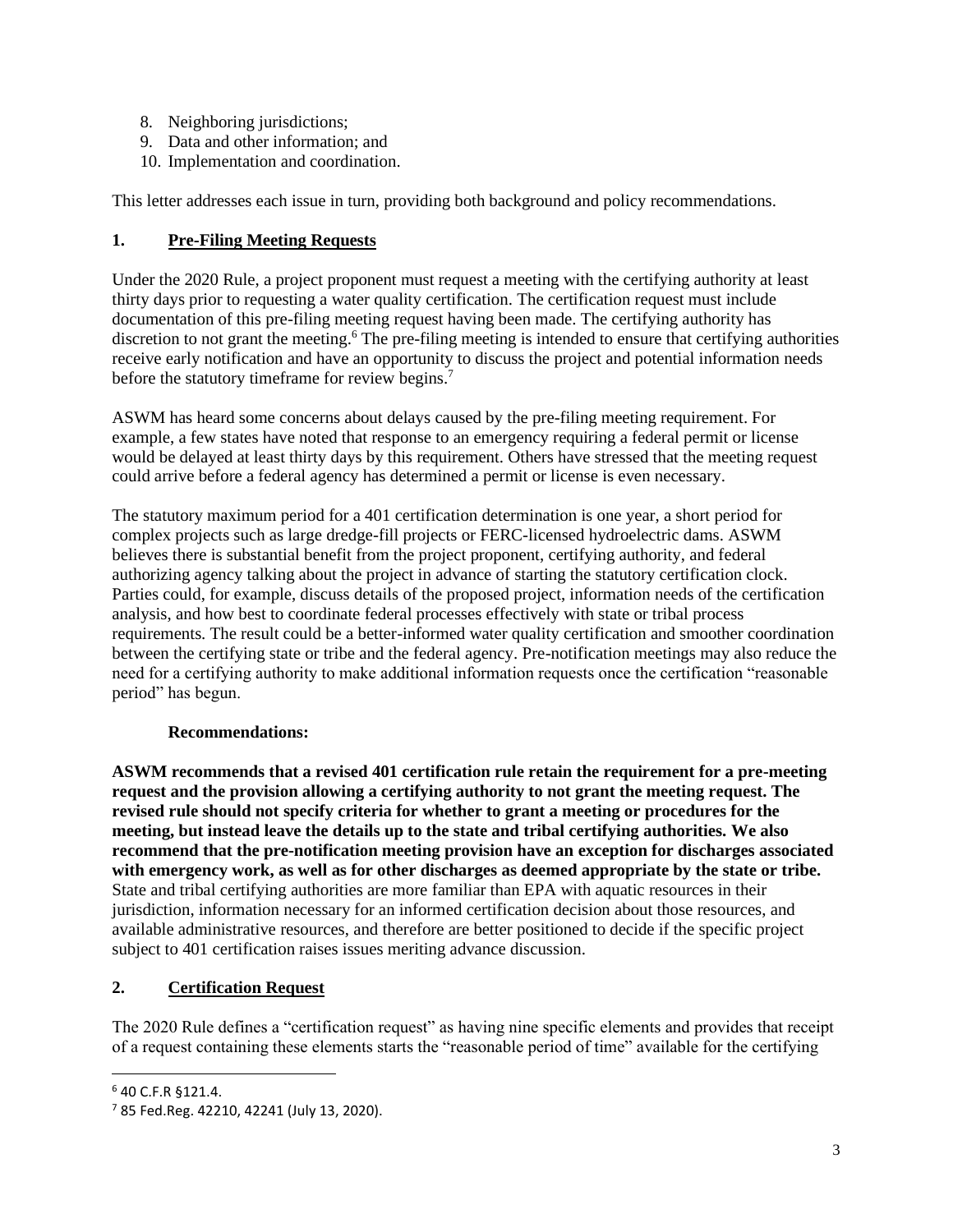authority's certification determination.<sup>8</sup> The nine elements include: (1) identification of project proponents and a point of contact; (2) identification of the proposed project; (3) identification of the applicable federal license or permit, (4) identification the location and nature of any potential discharge that may result from the project, and location of receiving waters; (5) description of any methods and means proposed to monitor the discharge, and measures to control, treat, or manage the discharge; (6) list of all other federal, interstate, tribal, state, territorial, or local agency authorizations required for the project, including all approvals or denials already received; (7) documentation that a pre-filing meeting request was submitted at least thirty days prior to requesting certification; (8) a statement certifying the accuracy and completeness of enclosed data to the best of the signatory's personal knowledge; and (9) a statement that the project proponent is requesting a 401 certification.<sup>9</sup>

State and tribal certifying authorities have expressed concerns to ASWM and others that the elements in a "certification request" lack information necessary to assess the proposed project's consistency with water quality requirements. The preamble to the 2020 Rule acknowledges this lack by noting that "the components of a 'certification request' identified in the final rule are intended to be sufficient information to start the reasonable period of time but may not necessarily represent the totality of information a certifying authority may need to act on a certification request," and observes that a certifying authority may request and evaluate additional information within the reasonable period of time.<sup>10</sup> The ability of certifying authorities under the 2020 Rule to request additional information does not effectively address information gaps. The CWA limits the "reasonable period" to not exceed one year, which can be a short window in which to request additional essential information from the project proponent and complete a meaningful water quality analysis. Some agencies, such as EPA and the Army Corps of Engineers, further shorten the presumed reasonable period to sixty days, considerably less than the already short period of one year.<sup>11</sup>

The preamble to the 2020 Rule suggests that certifying authorities are limited to requesting additional information from project proponents that can be "produced and evaluated within the reasonable period of time"<sup>12</sup> regardless if such information is sufficient to fully evaluate water quality impacts and compliance with the CWA and other water quality requirements. Additionally, the definition of "certification request" does not speak to the breath and quality of information that must be included.<sup>13</sup> In summary, the 2020 Rule definition of "certification request" seems likely to start the reasonable period without adequate

<sup>8</sup> 85 Fed.Reg 42210, 42243 (July 13, 2020).

<sup>9</sup> 40 C.F.R. §121.5.

<sup>10</sup> 85 Fed.Reg. 42210, 42245 (July 13, 2020).

<sup>&</sup>lt;sup>11</sup>40 C.F.R. §124.53(c)(3) (reasonable period of time in the NPDES permit program is 60 days from the date the draft permit is mailed to the certifying State agency); 33 C.F.R. §325.2(b)(1)(ii) (Corps assumes waiver in section 404 program if certifying agency fails or refuses to act on a request for certification within sixty days after receipt). Both agencies allow an extension beyond the sixty-day period if unspecified circumstances may reasonably require a longer period not to exceed one year, and the Corps regulations also provide Districts may shorten the sixty-day period. *Id.*

<sup>&</sup>lt;sup>12</sup> 85 Fed.Reg. 42210, 42246 (July 13, 2020). Limiting requests for additional information to that which can be produced and evaluated within the reasonable period of time could create an unfortunate incentive for project proponents: do not prepare studies in advance of a certification request that may identify potential water quality concerns because under the 401 certification process project proponents cannot be asked to do those studies if they take more than a reasonable period to complete and for the certifying authority to evaluate. The result will be a less informed water quality certification analysis or a sharp rise in certification denials, which run counter to the intention of Section 401 and goals of the Act.

<sup>13</sup> States cite the primary reason for delay as incomplete requests from project proponents. *See* Association of Clean Water Administrators, Comment Letter on Proposed Rule – Updating Regulations on Water Quality Certification (October 21, 2019).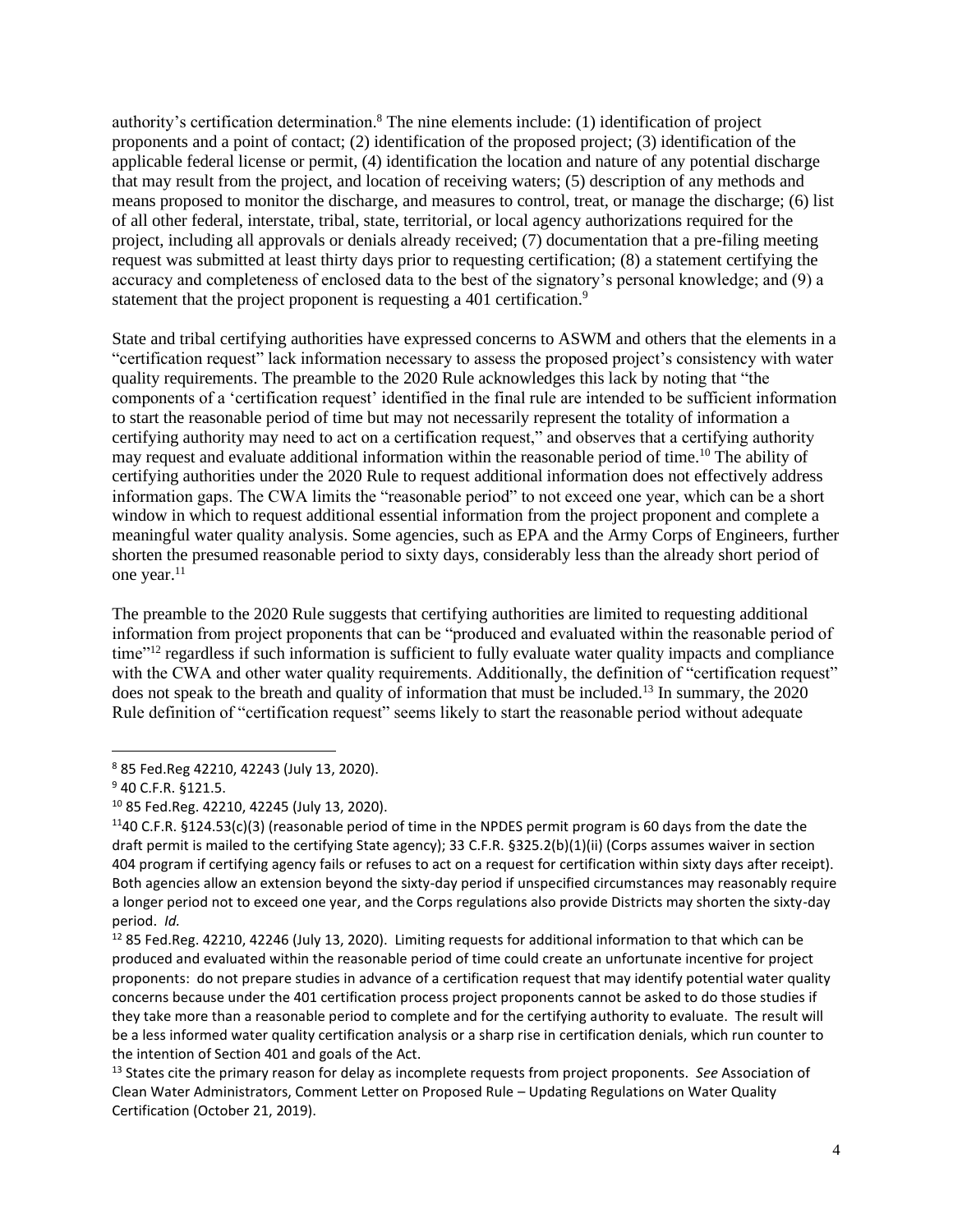information for the certifying authority to begin to make an informed analysis, and the certifying authority's ability to get additional information necessary to complete the analysis in a timely manner is limited. The result seems likely to be an increase in certification denials due to information gaps.

State and tribal regulations and public statements have identified some of the types of information necessary for a meaningful section 401 water quality analysis, such as: (1) information on all of the project's potential impacts to water quality, including effects on the water's chemical, physical, and biological integrity; (2) whether and to what extent the project might involve multiple discharges into the same receiving waters that could have cumulative effects; (3) methods of construction and operating procedures; (4) description of compensatory mitigation actions to offset foreseen impacts; and (5) preconstruction monitoring or assessment data of resource condition. Additional necessary information varies from project to project, depending on the project type and potential impacts.

The CWA indicates the "reasonable period of time" runs from receipt of a "request for certification" and cannot exceed one year.<sup>14</sup> ASWM agrees with EPA that the start and end dates of the "reasonable period of time" need to be clear and understood by all involved parties.

# **Recommendations:**

**ASWM recommends that a revised 401 certification rule include a definition of "request for certification" that includes data elements such as those listed in the 2020 Rule, but additionally indicates such data must be of sufficient quality and complete enough to support a 401 certification analysis.** A list of elements in the definition of "request for certification" without any indication of the required breath and quality of information would, for the reasons above, limit the certifying authority's ability to complete a certification analysis. **We also strongly recommend that the revised rule provide that states and tribes may specify in their regulations additional elements** required for a "request for certification" that address issues within the scope of analysis and would be necessary to complete their 401 certification in a timely way that is legally and scientifically defensible. Additional elements from states and tribes could reflect local circumstances in a way a national rule cannot, reflecting issues such as those illustrated in the paragraph above. If additional elements in the definition of "request for certification" are provided in state or tribal regulations, those elements would be knowable by all involved parties and therefore could improve the quality of 401 water quality certifications while being less likely to be a source of misunderstanding or delay.

# **3. Reasonable Period of Time**

CWA section 401 indicates that a state or tribe waives its certification authority if it "fails or refuses to act on a request for certification, within a reasonable period of time (which shall not exceed one year) after receipt of such request."<sup>15</sup> The CWA is silent on who should set the reasonable period of time.<sup>16</sup> The 2020 Rule defines "reasonable period of time" as "the time period during which a certifying authority may act on a certification request,<sup>"17</sup> established by the federal licensing or permitting agency either categorically or on a case-by-case basis.<sup>18</sup> When a federal agency is setting the reasonable period, the 2020 Rule

<sup>14</sup> CWA §401(a)(1); 33 U.S.C. §1341(a)(1)

<sup>15</sup> CWA §1341(a)(1); 33 U.S.C. §1341(a)(1).

<sup>&</sup>lt;sup>16</sup> *Id.* EPA acknowledges the CWA silence in its preamble to the 2020 Rule, noting "[T]he statutory language of section 401 provides that a certification shall be waived if the certifying authority fails or refuses to act within the reasonable period of time, but the statute is silent on who should set the reasonable period of time." 85 Fed.Reg. 42210, 42259 (July 13, 2002).

<sup>17</sup> 40 C.F.R. §121.1(l); 85 Fed.Reg. 42210, 42258-61 (July 13, 2002).

<sup>18</sup> *Id.*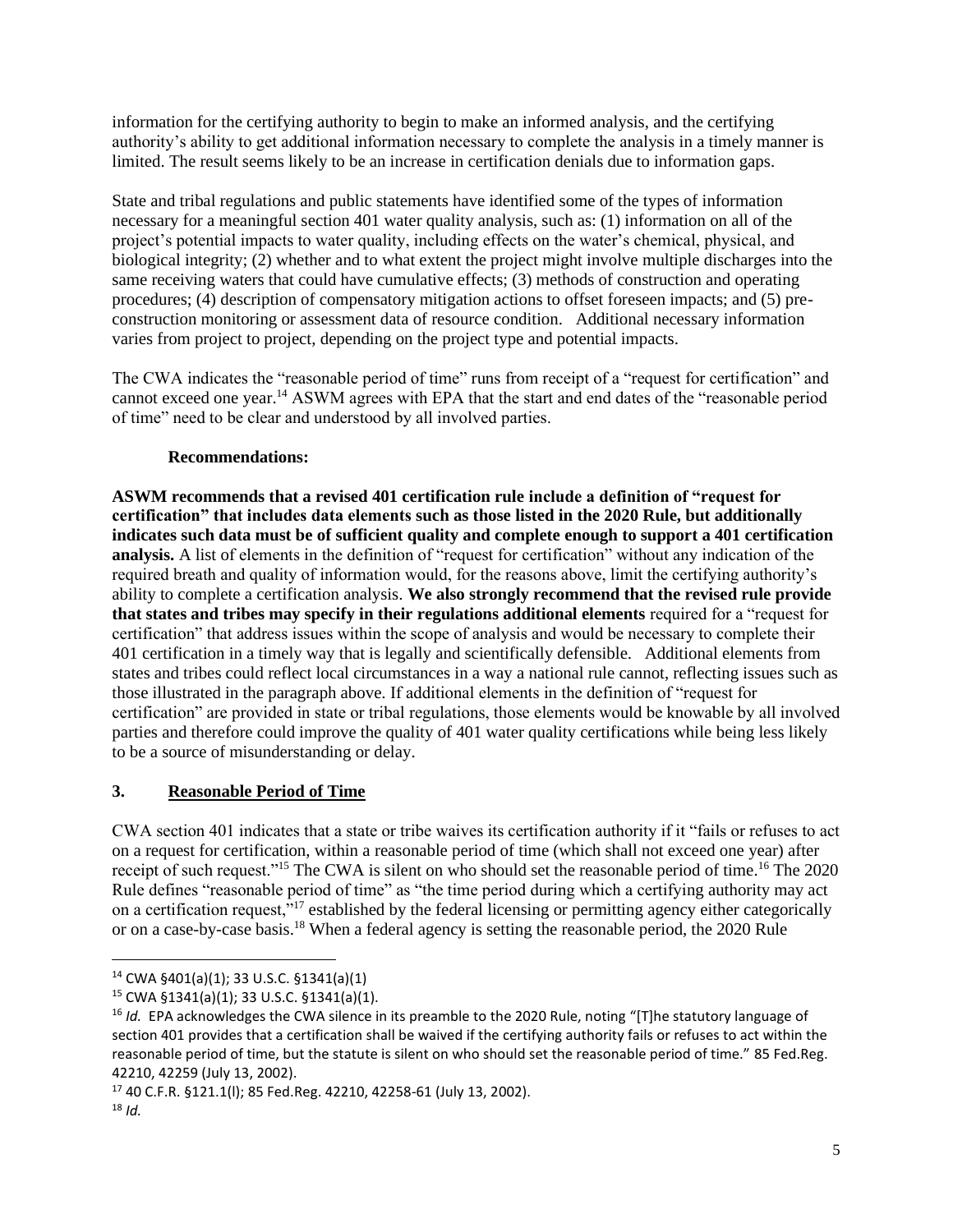indicates the agency should consider the complexity of the proposed project, the nature of any potential discharge, and the potential need for additional study or evaluation of water quality effects from the discharge.<sup>19</sup> The Rule provides that certifying authorities or project proponents may request an extension but the period may not exceed one year from receipt.<sup>20</sup> The Rule also requires federal licensing or permitting agencies to notify the certifying authority in writing within 15 days of receiving a certification request, specifying the date of receipt, the applicable reasonable period, and the date upon which waiver will occur if the certifying authority fails or refuses to act.<sup>21</sup>

ASWM agrees it is important for the project proponent, certifying authority, and federal licensing or permitting agency to unambiguously understand when the reasonable period of time has started and when it will end. However, the concept of "reasonable period of time" raises several issues that should be addressed in a revised 401 certification rule. These issues include, for example: what is reasonable for a "reasonable period," who should establish what is the reasonable period, tolling the reasonable period, actions certifying authorities must complete during the reasonable period, and opportunities certifying authorities have to remedy a deficiency in a certification.

# A. What is Reasonable for a "Reasonable Period."

As mentioned above, the CWA says a certifying authority must act within a "reasonable period of time (which shall not exceed one year) after receipt of a certification request." Reasonable periods currently vary among federal agencies. For example, EPA's National Pollutant Discharge Elimination System (NPDES) regulations provide that a reasonable period is "not to exceed 60 days from the date the draft permit is mailed to the certifying State agency…",<sup>22</sup> Corps of Engineers regulations provide "sixty days" after receipt of such a request unless the district engineer determines a shorter or longer period is reasonable for the state to act,"<sup>23</sup> and the Federal Energy Regulatory Commission regulations provide a certifying agency must "den[y] or grant[] certification by one year after the date the certifying agency received a written request for certification."<sup>24</sup>

EPA has stressed the importance of predictability and timeliness in the 401 certification process, $25$  and the CWA<sup>26</sup> and states stress the importance of a certification decision that is appropriately protective of water quality.<sup>27</sup> Currently there is no single default reasonable period, only that it not exceed one year. The current approach has resulted in confusion and data gaps that make 401 certification a less effective water quality tool.

<sup>19</sup> 40 C.F.R. §121.6(b); 85 Fed.Reg. 42210, 42259-60 (July 13, 2020).

<sup>20</sup> 40 C.F.R. §121.6(d); 85 Fed.Reg. 42210, 42260 (July 13, 2020).

<sup>21</sup> 40 C.F.R. §121.6(b); 85 Fed.Reg. 42210, 42259 (July 13, 2020).

<sup>22</sup> 40 C.F.R. §124.53(c)(3).

<sup>23</sup> 33 C.F.R. §325.2(b)(1)(ii).

 $24$  18 C.F.R. §5.23(b)(2).

 $25$  "EPA seeks to revise the rule in a manner that promotes efficiency and certainty in the certification process..." 86 Fed.Reg. 29541, 29542 (June 2, 2021). *See also* Fed.Reg. 42210, 42210 (July 13, 2020), "The final rule is intended to increase the predictability and timeliness of CWA section 401 certification actions…"

<sup>&</sup>lt;sup>26</sup> See, e.g., CWA §101(a), "The objective of [the CWA] is to restore and maintain the chemical, physical, and biological integrity of the Nation's waters" and CWA §101(b), "It is the policy of the Congress to recognize, preserve, and protect the primary responsibilities and rights of States to prevent, reduce, and eliminate pollution …"

<sup>27</sup> *See, e.g.,* Complaint for Declaratory and Injunctive Relief, *State of California v. Wheeler* (N.D. Ca., July 21, 2020)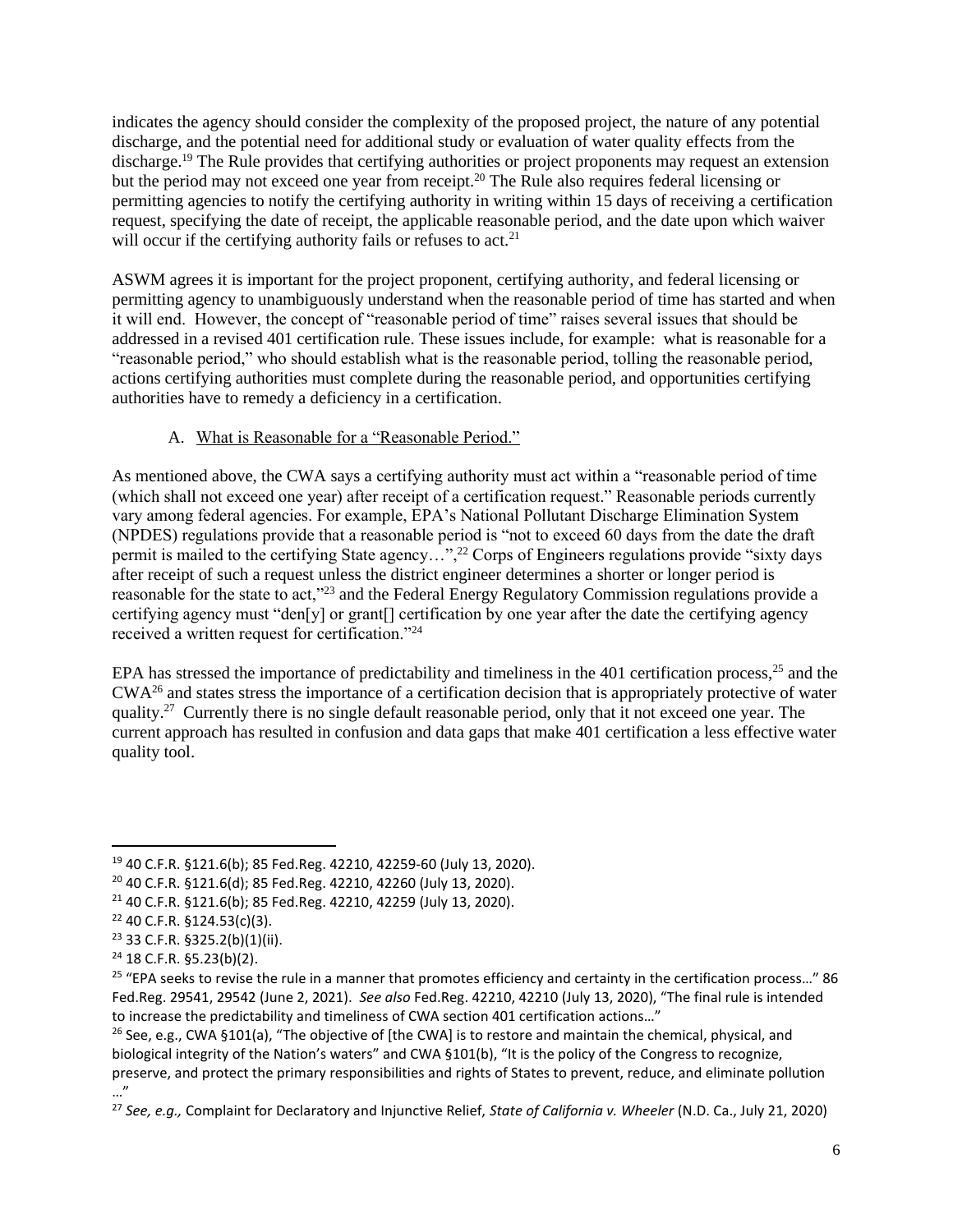#### **Recommendations:**

**ASWM recommends that the revised 401 Certification Rule establish the default reasonable period to be one year, unless project-specific circumstances suggest a shorter period is reasonable.** Such a default would be responsive to EPA's stated goals, the CWA, and state and tribal interests: it would predictable, would help ensure timeliness, is consistent with statutory text, and would result in better water quality certification decisions by routinely providing more than a sixty-day period. To avoid surprises and allow planning, a revised rule should provide that **any determination that the reasonable period should be shorter than one year should be made very soon after of receipt of the certification request**, such as within fifteen days.

**ASWM recommends the determination whether a period shorter than the one-year default would be reasonable should be arrived at in partnership by the federal agency and the state or tribal certifying authority. Considerations should include state or tribal requirements for public participation and procedure,<sup>28</sup> and substantive state or tribal requirements for environmental review.** This would support better cooperative federalism, as emphasized by EPA in its statement that it "seeks to revise the rule in a manner that … is consistent with the cooperative federalism principles central to CWA section 401.<sup>29</sup> Such collaboration would help ensure a shorter timeframe would be achievable and consistent with state and tribal environmental and administrative requirements. **Considerations for determining if a shorter period is reasonable also could include those provided in the 2020 Rule for establishing a longer period than an agency-specific sixty-day default, in addition to the state and tribal requirements recommended above.<sup>30</sup>** 

If EPA nonetheless concludes in the revised 401 certification rule that federal agencies should make a unilateral decision to have the reasonable period be other than the default, the revised certification rule should require the federal agency to notify the certifying authority in writing within 15 days of receiving notice of the certification request and include its basis for determining a shorter period is "reasonable." If the revised certification rule incorporates such a unilateral decision that shortens the reasonable period from the default year, the rule should ensure an opportunity for the certifying authority to respond if it disagrees with the federal agency determination and provide opportunity for reconsideration of the abbreviated time period.

<sup>&</sup>lt;sup>28</sup> State and tribal public comment provisions should be considered when determining the reasonable period of time. The 2020 Rule timing and certification request definition override the timing requirements for public notice and comment periods established in state and tribal law, which is inconsistent with section 401 and goals of the CWA. The CWA mandates public notice and provides for public hearings when appropriate in the 401 certification process. CWA §401(a)(1), 33 U.S.C. §1341(a)(1); see also CWA §101(e), §1251(e) ("Public participation . . . shall be provided for, encouraged, and assisted by the Administrator and the States."). Pursuant to that mandate, states have established public participation procedures as part of their section 401 programs. *See, e.g.,* 9 Va. Admin. Code § 25-210-140(B) (requiring that the public must be provided "at least 30 days" to comment on a draft Virginia Water Protection permit (which serves as the state's certification of a project under section 401)); *see also* Va. Code § 62.1-44.15:20(C) (requiring a 45-day comment period for state agencies to weigh in on section 401 conditions).

<sup>29</sup> 86 Fed.Reg. 29541, 29542 (June 2, 2021).

<sup>&</sup>lt;sup>30</sup> "In establishing the reasonable period of time, the Federal agency shall consider: (1) complexity of the proposed project; (2) nature of any potential discharge; and (3) the potential need for additional study or evaluation of water quality effects from the discharge." 40 C.F.R. §121.6(c).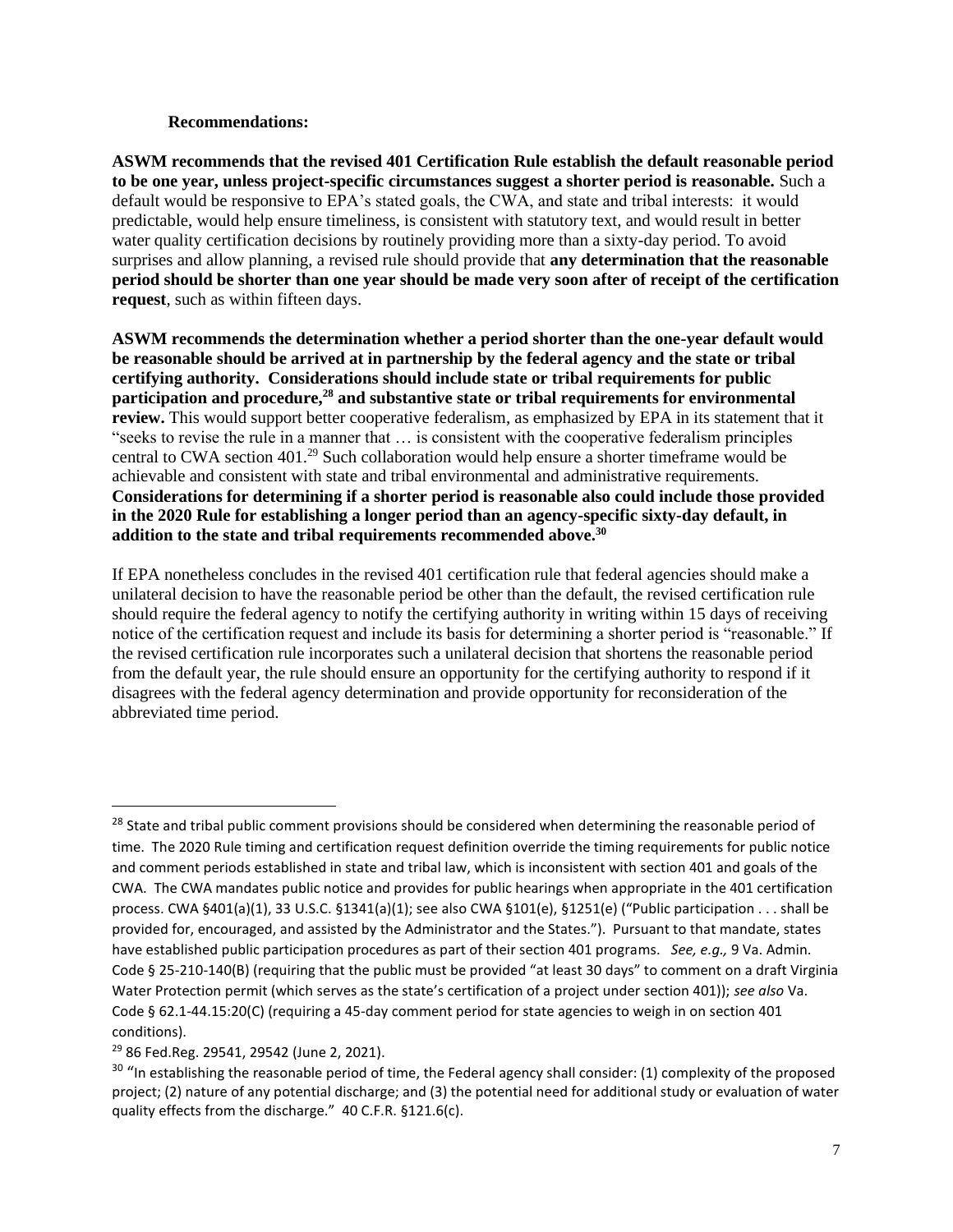## B. Stopping the Reasonable Period Clock.

The 2020 Rule provides that the reasonable period of time "does not pause or stop for any reason once the certification request has been received," <sup>31</sup> citing for support the D.C. Circuit decision in *H*oopa *Valley Tribe v. FERC*. <sup>32</sup> States and tribes have raised concerns about this absence of a tolling provision in at least two contexts: when an applicant withdraws its request for certification, and when information is lacking that is critical to an informed certification decision.

The 2020 Rule categorically prohibits a certifying authority from requesting that an applicant withdraw a certification request or taking action independent of the federal licensing agency to extend the reasonable period of time.<sup>33</sup> The preamble acknowledges that project proponents often voluntarily withdraw and resubmit applications. EPA "expects voluntary withdrawals of certification requests to occur only when the project has materially changed … or is no longer planned. In such a case, a new request would initiate a new reasonable period of time and would not 'restart' the clock from a prior withdrawal request for certification."<sup>34</sup> The 2020 Rule does not, however, actually restrict withdrawal actions by project proponents to those situations or otherwise limit project proponents from voluntarily withdrawing certification requests. The 2020 Rule also does not define what kind of project change would be sufficiently significant to warrant submitting a new request that would restart the reasonable period, nor identify who decides that vague threshold has been reached. If a project proponent withdraws its request for certification for a reason that does not toll the reasonable period of time, what is the certifying authority supposed to be working on?

### **Recommendations:**

**ASWM recommends the revised 401 certification rule revisit the potential circumstances where tolling might be appropriate and for what length of time. State and tribal certifying authorities should be able to suggest or require that applications be withdrawn and resubmitted with better or more complete data.** As noted in an amicus brief submitted by twenty states to the U.S. Supreme Court regarding the *Hoopa Valley* decision,

"[a]pplicants choose to withdraw and resubmit applications because they view it as being in their best interest. If the applicant believes a state agency is willfully delaying a project, the applicant always retains the option of not withdrawing its certification request and challenging any denial in court. But that rarely, if ever, occurs. Instead, applicants often prefer withdrawing a request to having it denied, which may delay and jeopardize funding for projects….In contrast, the D.C. Circuit's holding in this case, if allowed to stand, will force States to prematurely deny applications for complex projects in order to avoid being deemed to have waived their Section 401 certification authority."<sup>35</sup>

The *Hoopa Valley* decision, relied upon in the 2020 Rule, does not prohibit allowing certifying authorities to suggest or require a project proponent to withdraw its certification request; the decision merely prohibits a collusive scheme to evade the one-year deadline. A recent 4th Circuit decision in *North Carolina Department of Environmental Quality v FERC* characterized the *Hoopa Valley* case as a "very narrow decision flowing from a fairly egregious set of facts, where the state agencies and the license

<sup>31</sup> 85 Fed.Reg. 42210, 42262 (July 13, 2020).

<sup>32</sup> 913 F.3d 1099 (D.C. Cir 2019).

<sup>33</sup> 40 C.F.R. §121.(6)(e); 85 Fed.Reg. 42210, 42262 (July 13, 2020).

<sup>34</sup> 85 Fed.Reg. 42210, 42262 (July 13, 2020).

<sup>35</sup> Brief for the State of Oregon *et.al.,* in support of U.S. Supreme Court review of *California Trout, et al. v. Hoopa Valley Tribe, et.al.* (September 27, 2019).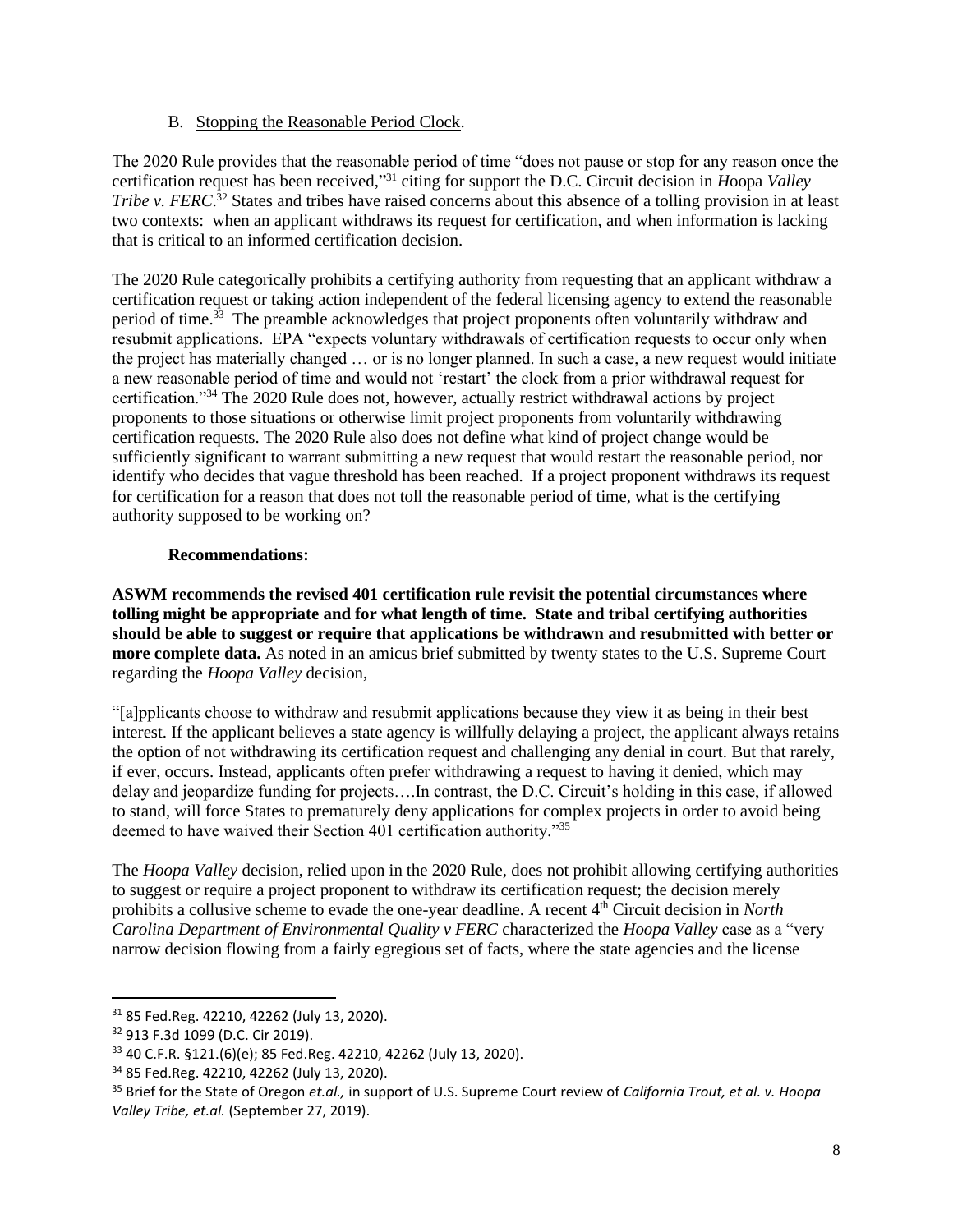applicant entered into a written agreement that obligated the state agencies, year after year to *take no action at all* on the applicant's §401 certification request."<sup>36</sup>

# C. Actions a Certifying Authority Completes During the Reasonable Period

The 4<sup>th</sup> Circuit *North Carolina v FERC* decision raises another issue that a revised 401 certification rule should consider and clarify: what act must a certifying authority take during the reasonable period of time? In dicta, the  $4<sup>th</sup>$  Circuit interpreted CWA section 401 as providing that a state would not waive its certification authority if it takes significant and meaningful action on a certification request within a year of its filing even if the state does not finally grant or deny certification within that year.<sup>37</sup> What constitutes an "act" is unclear under both the CWA and the 2020 Rule.

### **Recommendations:**

## **ASWM recommends that a revised 401 certification rule clearly state what is considered an "act" on a certification request.**

# D. Opportunities to Remedy a Certification Deficiency.

The 2020 Rule does not include an express allowance for certifying authorities to remedy deficient conditions after the certification action is taken. Under the 2020 Rule, a federal licensing or permitting agency may create in its own water quality regulations a procedure under which certifying authorities may remedy deficient conditions or denials, provided such procedures do not exceed the statutory one year.<sup>38</sup> If a condition or denial is identified as deficient and is not remedied, the federal agency may consider the condition or certification denial as a waiver and proceed without addressing terms of the certification.<sup>39</sup>

ASWM has heard state and tribal concerns about opportunities to remedy a perceived certification deficiency, most recently in the context of the 2021 partial Nationwide General Permit (NWP) package. The Corps has not developed regulations addressing remedying certification conditions or denials deemed to be deficient, and as a result the practice for the NWPs varied among the districts between not allowing a certifying authority to remedy a deficient condition to allowing a certification authority additional time to remedy. In other words, the current undefined process has not worked predictably or well. Additionally, ASWM is concerned about federal agencies playing a detailed oversight role in state and tribal certifications unless invited by the certifying authority. Section 401 is a direct grant of authority to the states (and to tribes with "treatment in a manner as a state" (TAS) status, providing explicit roles for EPA none of which includes overseeing state and tribal process and decision-making under section 401.<sup>40</sup> This concern is discussed further under Question #5 below.

<sup>&</sup>lt;sup>36</sup> North Carolina Dept. of Envt'l Quality v. Federal Energy Regulatory Commission at 21, No. 20-1671 (4<sup>th</sup> Cir. 2011)(emphasis in original).

<sup>37</sup> *Id.* at 23.

<sup>38</sup>85 Fed.Reg. 42210, 42269 (July 13, 2020).

<sup>39</sup> *See* 40 C.F.R. 121.9.

 $40$  EPA's responsibilities under CWA section 401 include (1) acting as a certifying authority if the state or tribe where the potential discharge may originate does not have certification authority, (2) oversee the process under 401(a)(2) which addresses impacts to neighboring jurisdictions, and (3) providing advice and technical assistance when requested through the certification process. *See* CWA §401(a)(1), 401(a)(2) and 401(b).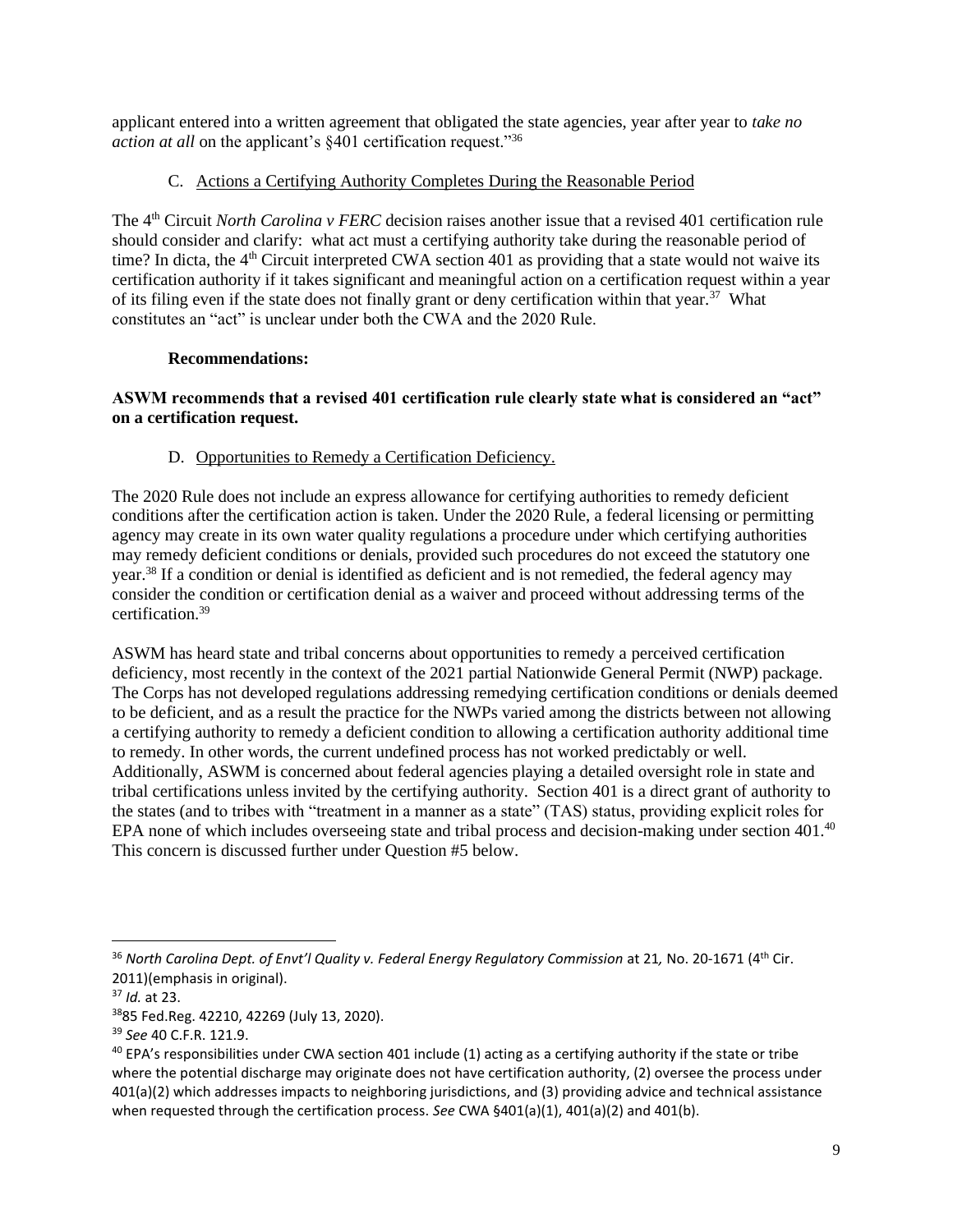If the revised 401 certification rule continues to provide federal agencies with an oversight role including judging the quality and completeness of a 401 certification, problems arise regarding opportunities to remedy deficient certifications.

A significant issue is the amount of time the EPA regulation will allow to remedy the deficiency, and whether the time the federal agency takes to determine if there is indeed a deficiency uses part of the certifying authority's "reasonable period" left to respond. This issue highlights a contradiction in the 2020 Rule preamble regarding whether there ever is any "reasonable period" left to remedy perceived certification deficiencies. The preamble provides that a federal licensing or permitting agency may promulgate regulations establishing a procedure for remedying deficient conditions or denials provided such procedures are not used to extend the reasonable period beyond the statutory one year.<sup>41</sup> Yet a few pages earlier in the preamble, EPA states that "the reasonable period of time does not continue to run after a certification decision has been issued regardless of whether there is time remaining in the reasonable period" and that "a certifying authority cannot modify the certification after issuing a decision to the federal agency."<sup>42</sup> A revised certification rule should harmonize this contradiction and clarify if and for what period can a certification deficiency be remedied.

Without clearly defined processes and procedures in EPA's revised 401 certification rule, a federal licensing or permitting agency has discretion to determine what constitutes sufficient time for states and tribes to remedy the certification deficiency or to not allow any remedy at all. Federal agencies could, for example, be delayed in notifying the certifying authority of the deficiency so that the state or tribe has too little time to respond properly within the "reasonable period," after which the federal agency may interpret the certification it believes is deficient as a denial or waiver.

### **Recommendations:**

**ASWM recommends the revised certification rule recognize that section 401 is a direct grant of authority to states and tribes with "Treatment in the Manner of a State" (TAS) status and does not provide EPA or other federal agencies with an oversight role of certification conditions or processes.** As discussed below under Question # 5 (Certification Actions and Federal Agency Review), Section 401 certification identifies three roles for EPA and none of them are reviewing the content and process for certification conditions.

**ASWM recommends that if EPA's revised certification rule continues to provide a federal oversight role regarding quality and completeness of certifications, the revised 401 rule should establish a process for remedying a deficient certification, with timing and other process details that maximize likelihood of timely and effective certifications.** Such processes should include an opportunity for the certifying authority not only to remedy defects, but also to discuss with the federal agency whether the perceived problem with the certification is in fact a deficiency**.** 

**ASWM recommends that the revised rule provide that the reasonable period pauses when a certifying authority submits a certification, so that the time taken by a federal agency to identify deficiencies does not reduce time available to correct the certification.** If the clock has not stopped upon submission of a certification to the federal agency, there likely will be very little time left for a certifying authority to correct a deficiency. The overarching goal of the CWA and section 401 is to restore and maintain the quality of the Nation's waters, and federal agencies should not reduce opportunities for the certification to serve that purpose. Legislative history of the CWA indicates the overall purpose of section 401's certification requirement is to ensure that Federal licensing or permitting agencies cannot

<sup>41</sup>85 Fed.Reg. 42210, 42269 (July 13, 2020).

<sup>42</sup> 85 Fed.Reg. 42210, 42262 (July 13, 2020).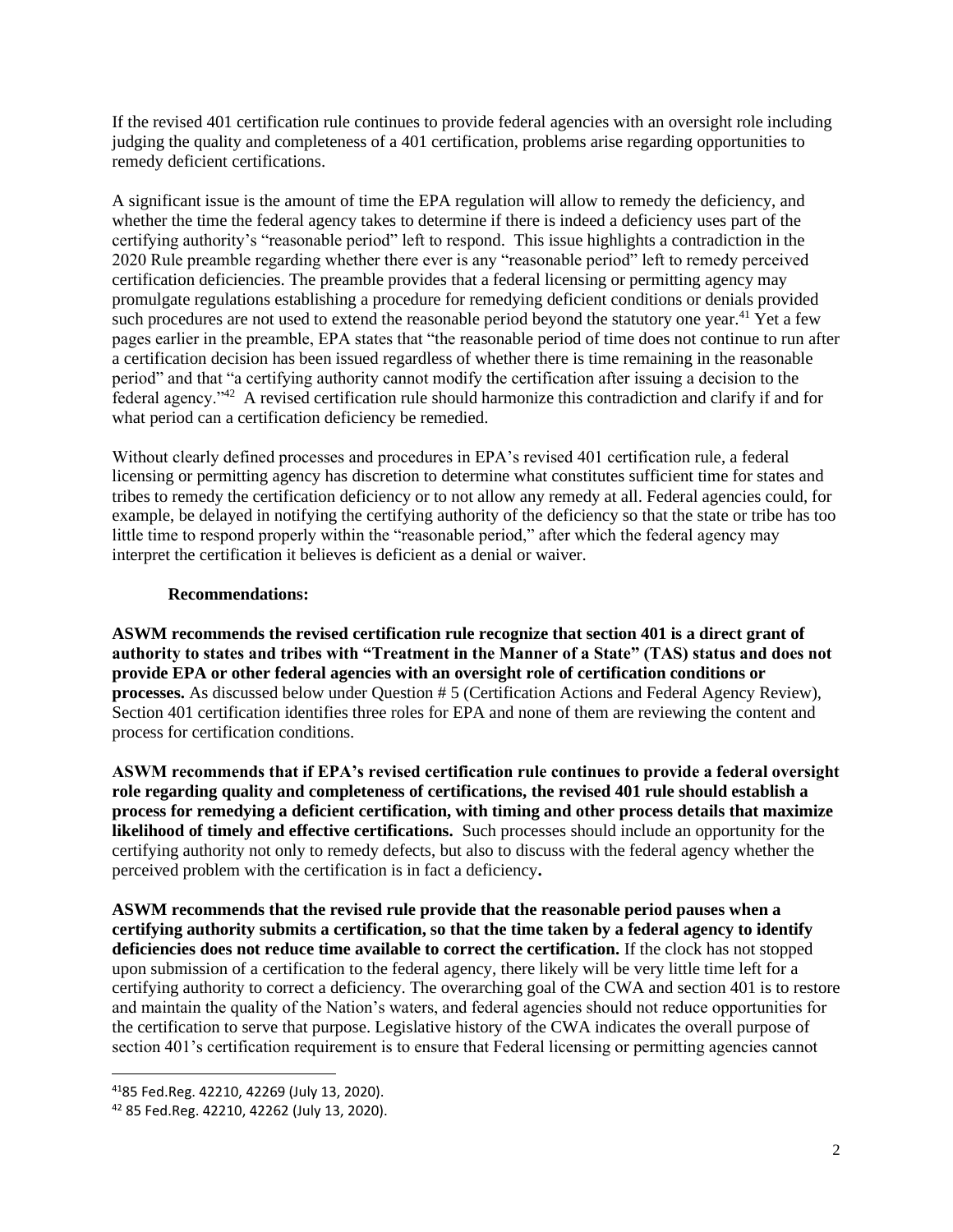override State water quality requirements, and the purpose of section 401's one-year review period is to prevent states from delaying federal projects by taking no action on certification requests.<sup>43</sup> Stopping the clock upon submission to the federal agency puts timing issues in the hands of the federal agency and thus would not result in states delaying projects through inaction. It also would provide time for certifying authorities to correct their certification. Therefore, stopping the reasonable period when a certifying authority submits its certification, and making any remainder of the period available to remedy a deficiency would be fully consistent with the CWA and Congress' purpose for section 401.

# **4. Scope of Certification**

The 2020 Rule acknowledges that Congress did not provide a single unambiguous definition of the appropriate scope of section 401.<sup>44</sup> However, based on the CWA text, structure, and legislative history the 2020 Rule concludes that the section focuses on addressing water quality impacts from potential or actual discharges from federally licensed or permitted projects.<sup>45</sup> The 2020 Rule uses the term "water quality" requirements" to delineate the universe that certifying authorities may consider in its certification, and defines the term as "the applicable provisions of [sections] 301, 302, 303, 306, and 307 of the Clean Water Act, and state or tribal regulatory requirements for point source discharges into waters of the United States."<sup>46</sup>

ASWM agrees it is important the certifying authority and interested parties understand what is appropriate for a certification analysis to consider, and thus an appropriate basis for decision and for crafting certification conditions. However, the 2020 Rule inappropriately narrowed the scope of certification considerations to make section 401 less effective at protecting water quality. The 2020 Rule established the concept of a "scope of certification", a term not used in CWA section 401, and imposed two main limits: (1) states may only consider impacts from a "discharge" (narrowly defined), and (2) states may only impose conditions to ensure these discharges will comply with "water quality requirements" (also narrowly defined). As EPA revises the 2020 Rule and clarifies what are appropriate considerations for a 401 certification analysis, it should address a number of issues, including, for example: whether a certification considers water quality implications of the project as a whole or just its potential discharge; if all discharges are considered or just those from point sources; and what is the appropriate interpretation of "water quality requirements." Interpretations of the analytical scope of section 401 have a direct effect on the usefulness of certification as a water quality tool to help achieve CWA goals. When thinking about the scope of section 401 water quality certification, ASWM has found it helpful to

consider a quote from a 10<sup>th</sup> Circuit Court of Appeals decision: "...in construing the Act, 'the guiding star' is the intent of Congress to improve and preserve the quality of the Nation's waters. All issues must be viewed in the light of that intent."<sup>47</sup>

A. Discharge or Project as a Whole.

The 2020 Rule interprets section 401 as focusing on the discharge from a federally licensed or permitted activity, as opposed to the activity as a whole.<sup>48</sup> In so doing, EPA acknowledges that its interpretation is

<sup>47</sup> *Kennecott Copper Corp. v. Envtl. Prot. Agency*, 612 F.2d 1232, 1236 (10th Cir. 1979) (quoting *Am. Petroleum Institute v. Envtl. Prot. Agency*, 540 F.2d 1023, 1028 (10th Cir. 1976).

<sup>43</sup> *See, e.g.,* S.Rep. 92-414, at 69, reproduced in 2 Legislative History of the Water Pollution Control Act Amendments of 1972, at 1487 (1973).

<sup>44</sup> 85 Fed.Reg. 42210, 42250.

<sup>45</sup> *Id.*

<sup>46</sup> 40 C.F.R. §121.1(n). §§301, 302, and 306 address appliable effluent limitations for existing and new sources; §303 addresses water quality standards; and §307 addresses toxic pretreatment effluent standards.

<sup>48</sup> 85 Fed.Reg. 42210, 42251 (July 13, 2000).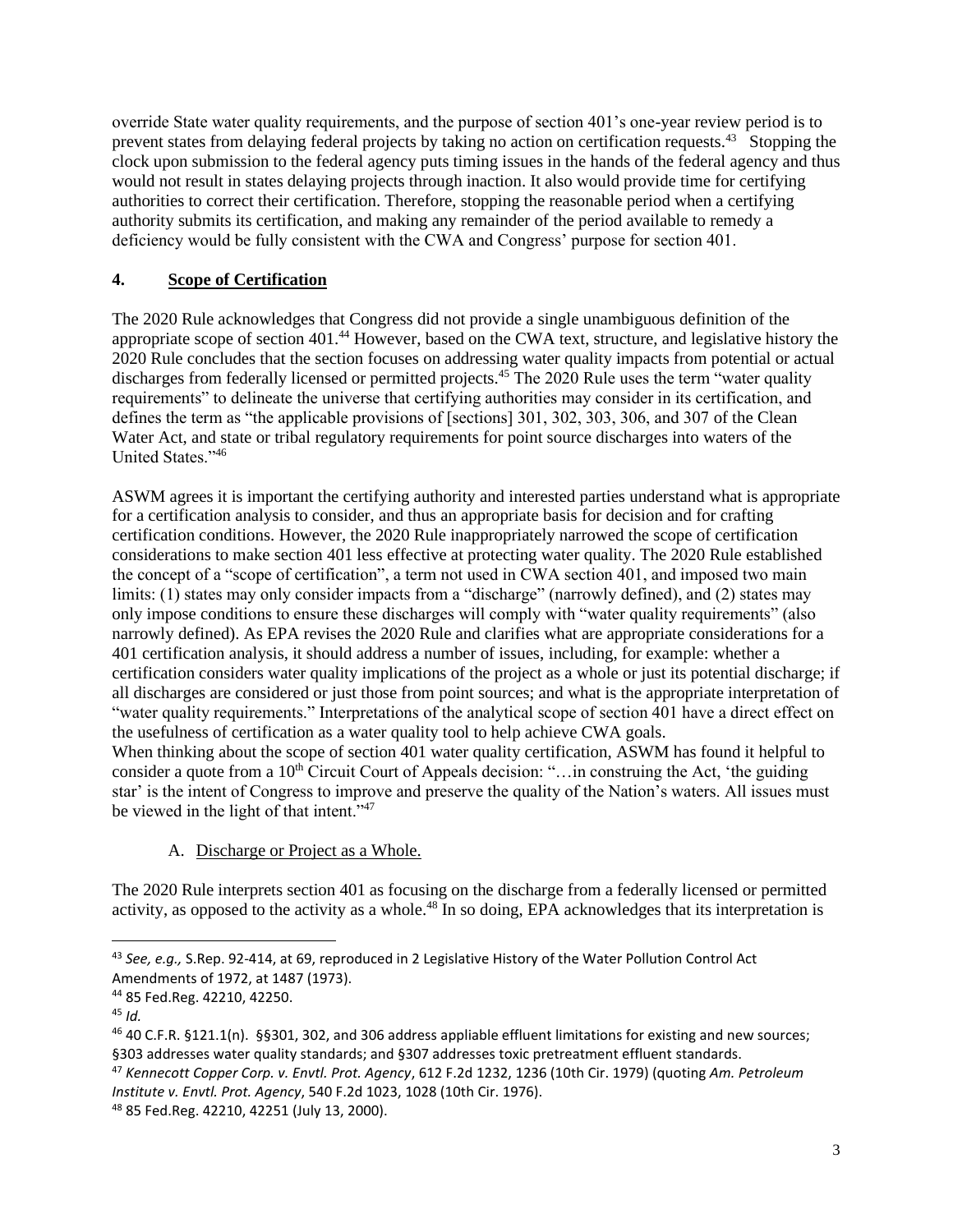not consistent with U.S. Supreme Court caselaw. The Agency justifies its interpretation as based on a holistic examination of section 401 and CWA legislative history.<sup>49</sup>

In the 1994 decision in *Jefferson County PUD No. 1*, the U.S. Supreme Court considered the appropriate scope of analysis for section 401, and concluded it encompassed the project as a whole and was not limited to water quality controls specifically tied to a discharge.<sup>50</sup> The Court noted that section  $401$ "allows [certifying authorities] to impose 'other limitations' on the project in general to assure compliance with various provisions of the Act and with 'any other appropriate requirement of State law."<sup>51</sup> As a result, while section  $401(a)(1)$  "identifies the category of activities subject to certification namely, those with discharges"-- the Court held section 401(d) authorizes additional conditions and limitations "on the activity as a whole once the threshold condition, the existence of a discharge, is satisfied."<sup>52</sup>

ASWM agrees with the U.S. Supreme Court in *Jefferson County PUD No. 1* and believes EPA's 2020 interpretation to be incorrect. In the preamble to the 2020 Rule, EPA explained that the terms "discharge" as set out in section  $401(a)$  was ambiguous, and thus EPA's interpretation of the term and its relationship to section 401(d) was entitled to *Chevron* deference.<sup>53</sup> <sup>54</sup> Yet, the majority in *Jefferson County PUD* did not identify what portion of the CWA was ambiguous. This is because there was no ambiguity: the plain language of CWA section 401 is clear and as a result Congress's intent must be followed. Justice Stevens concurrence in *Jefferson County PUD* is directly on point:

"While I agree fully with the thorough analysis in the Court's opinion, I add this comment for emphasis. For judges who find it unnecessary to go behind the statutory text to discern the intent of Congress, this is (or should be) an easy case. Not a single sentence, phrase, or word in the Clean Water Act purports to place any constraint on a State's power to regulate the quality of its own waters more stringently than federal law might require. In fact, the Act explicitly recognizes States' ability to impose stricter standards. See, e. g., § 301(b)(1)(C), 33 U. S. C. § 1311(b)(1)(C)."<sup>55</sup>

#### **Recommendations:**

**ASWM recommends that the revised 401 certification rule adopt the Supreme Court's interpretation of 401 certification in** *Jefferson County PUD* **and indicate the appropriate scope of certification is the water quality impact of the project as a whole.** That interpretation was in effect for twenty-six years prior to the 2020 Rule, and therefore is well-understood and capable of consistent and predictable implementation. Also, considering all potential water quality impacts resulting from issuance of a federal permit or license helps ensure 401 certification remains an effective water quality tool and, as

<sup>49</sup> *Id.*

<sup>50</sup> *PUD No. 1 of Jefferson County v. Washington Dep't of Ecology,* 411 U.S. 700 (1994).

<sup>51</sup> *Id*. at 711.

<sup>52</sup> *Id*. at 711-12.

<sup>53</sup> 85 Fed.Reg. 42210 42251-53 (July 13, 2020).

<sup>54</sup> *See Chevron U.S.A. v. Natural Resources Defense Council,* 467 U.S. 837 (1984), for a discussion of a two-step analysis for determining whether an agency interpretation of the statute is entitled to deference. In step one, a court will seek to determine if Congress has directly spoken to the precise question at issue. If the intent of Congress is clear, that is the end of the matter for courts and agencies must give effect to the unambiguously expressed intent of Congress. If, however, the court determines Congress has not directly addressed the precise question at issue, that the statute is silent or ambiguous with respect to the specific issue, the question for the court is whether the agency's answer is based on a permissible construction of the statute.

<sup>55</sup> *PUD No. 1 of Jefferson County v. Washington Dep't of Ecology, 411 U.S. 700 (1994),* Stevens, J., concurring.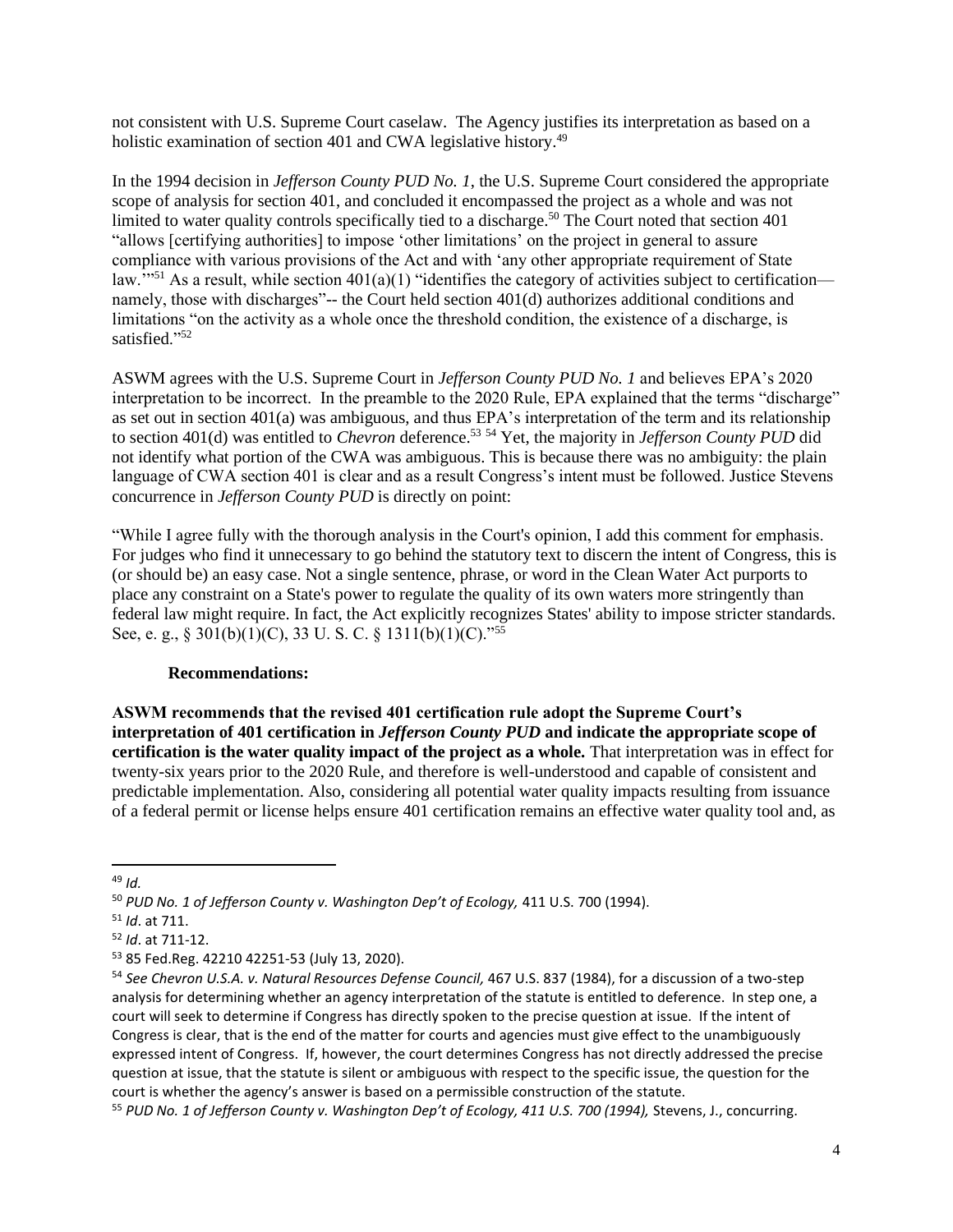Congress intended, that Federal licensing or permitting agencies cannot override state or tribal water quality requirements.

### B. Water Quality Requirements: Point Sources Discharges or All Discharges, Regulatory or All Water Quality Provisions.

CWA section 401 provides that certifying authorities should consider consistency with enumerated CWA sections and "other appropriate requirements of state law," but does not define that term.<sup>56</sup> The 2020 Certification Rule asserts that the universe of provisions that certifying authorities may consider when evaluating a certification request are "water quality requirements," defined as "applicable provisions of 301, 302, 303, 306, and 307 of the Clean Water Act, and state or tribal regulatory requirements for point source discharges into waters of the United States."<sup>57</sup> The 2020 Rule defines "other appropriate requirements of state law" as "including state or tribal regulatory requirements for point source discharges into waters of the United States," which are considered by EPA to be a subset of water quality requirements.<sup>58</sup>

The 2020 Certification Rule places limitation upon limitation on a state or tribe's ability to use 401 certification as an effective water quality tool. As discussed earlier, the 2020 Rule prohibits certifying authorities from imposing conditions on the project "activity as a whole" to protect waters within the state, or tribe, but instead must focus on impacts of the discharge only. The Rule's definition of "appropriate requirements of state law," identified in CWA section 401 as a key consideration in a certification analysis, is similarly defined narrowly as including only state and tribal regulatory provisions that address point sources. As a result, certifying authorities may consider only the enumerated CWA provisions in the context of a specific discharge, and state or tribal regulatory water quality protection provisions that regulate point source discharges. Certifying authorities may not address water quality implications of nonpoint sources, non-regulatory water quality provisions, or discharges into a nonfederal water because these issues are not within the scope of certification as defined by the 2020 Rule.<sup>59</sup>

States and tribes have raised concerns to ASWM and others that, under the 2020 Certification Rule, many important water quality impacts are likely beyond the scope of 401 certification analysis. These include, for example, increased water withdrawals, stream flows, aquatic habitat loss, contamination of groundwater supplies, increased erosion and sedimentation, reduced stormwater infiltration, disconnected ecosystems, contaminant loading from spills, and harm to endangered species. … even if such effects are associated with the federally licensed or permitted project as a whole.<sup>60</sup> It is important to note that these considerations that the 2020 Rule considers to be outside the scope of certification all may relate to a state or tribe's designated uses for the water, and therefore are part of a water quality standard under section 303 which the CWA explicitly lists as within the scope of a certification analysis.

To justify limiting the scope of analysis to point source discharges, the 2020 Rule preamble asserts that the enumerated provisions of the CWA all specifically involve discharges from point sources except one, water quality standards. The preamble notes "the only exception is section 303, which addresses water quality standards, but these are primarily used to establish numeric limits in point source discharge permits."<sup>61</sup> ASWM does not agree with the preamble's characterization that water quality standards are primarily used to establish limits in point source discharge permits. Apparently, other offices in EPA

<sup>56</sup> CWA §1341(d); 33 U.S.C. §1341(d).

<sup>57</sup> 40 C.F.R. 121.1(n).

<sup>58</sup> 40 C.F.R. 121.1(n), 85 Fed.Reg. §42210, 42253 (July 13, 2020).

<sup>59</sup> *Id.*

<sup>60</sup> *See, e.g*., 85 Fed.Reg. 42210, 42252 (July 13, 2020).

<sup>61</sup> 85 Fed.Reg. 42210, 42253 (July 13, 2020).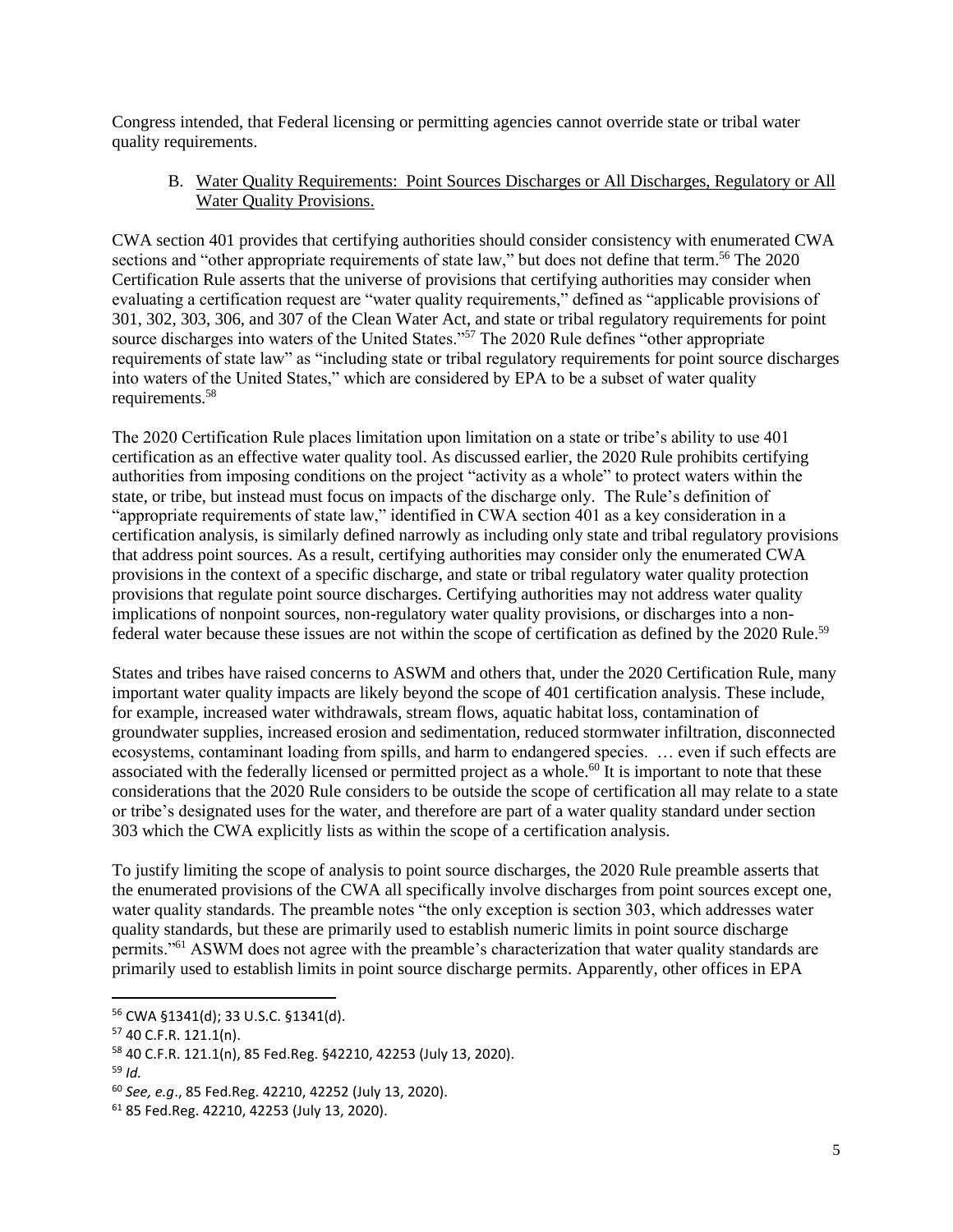similarly do not agree with the 2020 Rule's drafters. For example, the EPA Water Quality Standards Handbook observes that water quality standards (WQS) are:

"the foundation for a wide range of programs under the CWA. They serve multiple purposes including establishing the water quality goals for a specific waterbody, or a portion thereof, and providing the regulatory basis for establishing water quality-based effluent limits (WQBELS) beyond the technology-based levels of treatment required by CWA sections 301(b) and 306. WQS also serve as a target for CWA restoration activities such as total maximum daily loads. ... WQS establish the environmental baselines used for measuring the success of CWA programs, so adequate protection of aquatic life and wildlife, recreational uses, and sources of drinking water, for example, depends on developing and adopting well-crafted WQS. CWA programs such as those developed under Section 303(d), Section 305(h) reporting, Section 401 water quality certification, Section 404 permitting for the discharge of dredged and fill material, and WQBELS in discharge permits issued under the National Pollutant Discharge Elimination System (NPDES) under Section 402 depend on such WOS."<sup>62</sup>

This Water Quality Standards Handbook discussion highlights that standards are not limited to point source-related issues but also can be used to manage nonpoint source contamination. For example, the CWA section 303(d) program requires states and tribes to list waters that violate water quality standards even if all discharges meet applicable effluent guidelines, and to develop "Total Maximum Daily Load" (TMDL) watershed plans that typically use a combination of point- and nonpoint source-based tools to bring the water into compliance with standards.<sup>63</sup> A TMDL may be required even if all sources of discharge are from nonpoint sources.<sup>64</sup> The preamble discussion of why it is reasonable to define "water" quality requirements" as limited to point sources is analytically unsound, and (as illustrated by its discussion of water quality standards) appears to use selective logic to achieve a policy result that limits the usefulness of section 401 as a state and tribal water quality tool.

When the 2020 Certification Rule defines "water quality requirements" narrowly, it excludes an extensive body of state and tribal law directly applicable to water quality that certifying authorities have relied upon since the CWA was enacted to evaluate and condition federally licensed or permitted projects. The 2020 Rule's narrow definition of water quality requirements is a complete departure from EPA's longstanding position that "[t]he legislative history of [section 401] indicates that the Congress meant for the States to impose whatever conditions on [federally permitted projects] are necessary to ensure that an applicant complies with all State requirements that are related to water quality concerns."<sup>65</sup> <sup>66</sup>

<sup>62</sup> U.S. Environmental Protection Agency, *Water Quality Standards* Handbook, *Section 1.2: Purpose of Water Quality Standards* (EPA-823-B-17-001) (September 2014).

<sup>63</sup> See CWA §303(d), 33 U.S.C. §1313(d).

<sup>64</sup> *Pronsolino v. Nastri,* 291 F.3d 1123 (9th Cir. 2002).

 $65$  Environmental Protection Agency, "Wetlands and 401 Certification – Opportunities and Guidelines for States and Eligible Indian Tribes," at 23 (1989).

 $66$  Inconsistency with longstanding EPA policy and guidance regarding 401 water quality certification is among the arguments made by twenty states bringing a facial challenge to the 2020 Rule. Quoting EPA's 1989 Guidance, the state plaintiffs argue the "Rule also departs from EPA's longstanding position that '[t]he legislative history of Section 401(d) indicates that Congress meant for the States to condition certifications on compliance with any State and local law requirements related to water quality preservation' and that 'conditions that relate in any way to water quality maintenance are appropriate'." *California v. Wheeler*, Case No. 3:20-cv-4869, Complaint for Declaratory and Injunctive Relief (N.D. Ca., 2020). The twenty state plaintiffs include California, Colorado, Connecticut, Illinois, Maine, Maryland, Massachusetts, Michigan, Minnesota, Nevada, New Jersey, New Mexico, New York, North Carolina, Oregon, Rhode Island, Vermont, Virginia, Washington, Wisconsin, as well as the District of Columbia.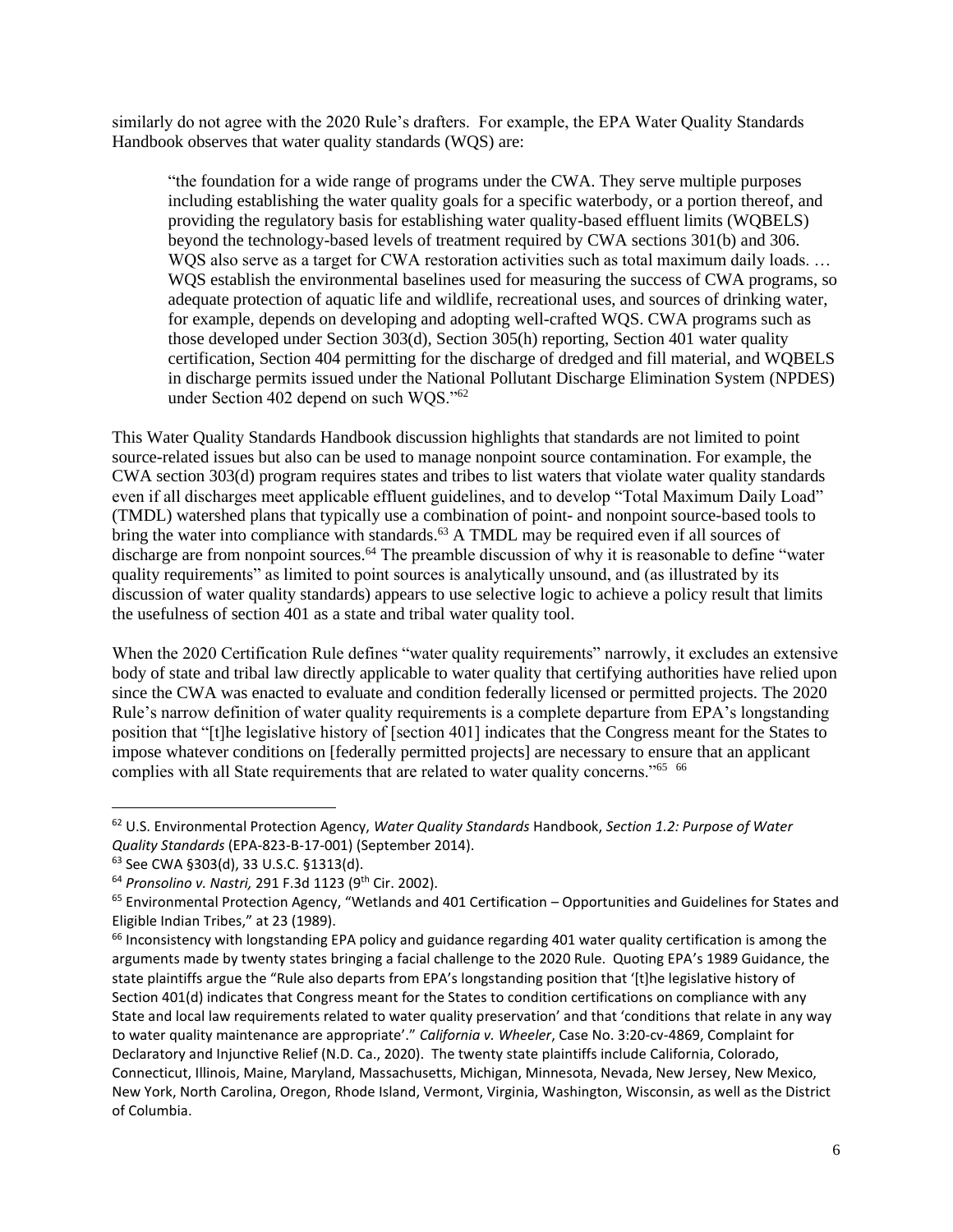The 2020 Rule's narrow reading of "water quality requirements" also conflicts with the U.S. Supreme Court's broad interpretation of the scope of the CWA. In its unanimous *S.D. Warren* decision the Supreme Court addressed the broad scope of the CWA, noting the Act "does not stop at controlling the 'addition of pollutants,' but deals with 'pollution' generally, which Congress defined to mean 'the manmade or man-induced alteration of the chemical, physical, biological, and radiological integrity of water."<sup>67</sup> The Court listed the potential effects of the dam project at issue in the case, including drying up of the natural river bed, removing habitat for fish and other aquatic organisms, blocking fish passage, and preventing recreational access to and use of the river. The Court noted that "[c]hanges such as these fall within a State's legitimate legislative business, and the Clean Water Act provides for a system that respects the States' concerns … State certifications under §401 are essential in the scheme to preserve state authority to address the broad range of pollution."<sup>68</sup> "Essential" yet the 2020 Rule's definition of water quality requirements places these types of potential effects outside the scope of section 401. Thus, *S.D. Warren* is the second of two U.S. Supreme Court decisions that the 2020 Rule contravenes.

Congress gave broad authority under the CWA to states and tribes, noting "[i]t is the policy of the Congress to recognize, preserve, and protect the primary responsibilities and rights of States to prevent, reduce, and eliminate pollution, to plan the development and use (including restoration, preservation, and enhancement) of land and water resources…"<sup>69</sup> Congress also provided that states and tribes may adopt more stringent water quality provisions than the federal minimums.<sup>70</sup> Nowhere does the CWA suggest that state and tribal laws enacted in response to the responsibility acknowledged in CWA section 101(b) are not "appropriate requirements of state law" and not valid water quality considerations in a 401 certification analysis. Such requirements might deal with buffers, instream flows, land use, groundwater, and other areas committed to state or tribal authority and responsibility. The system, as designed, functions in such a way that if a project proponent disagrees with a state or tribal condition, the project proponent can challenge the condition in court.<sup>71</sup>

In summary, the 2020 Rule preamble's argument that all enumerated CWA provisions address point sources is incorrect when viewed objectively. Limiting "other appropriate requirements of state law" to regulatory provisions addressing point sources removes many important water quality effects from consideration that are relevant to a water quality analysis and is inconsistent with CWA goals and section 401 provisions and contradicts a unanimous U.S. Supreme Court holding interpreting the scope of section 401.

#### **Recommendations:**

#### **ASWM recommends that a revised 401 certification rule interpret the scope of certification broadly, consistent with Congressional intent. ASWM further recommends the rule not limit "water quality requirements" to just regulatory provisions and to just discharges from point**

<sup>67</sup> *S.D. Warren Co. v Maine Board of Envtl Protection,* 547 U.S. 370, 385 (2006)

<sup>68</sup> *Id.* at 386.

<sup>69</sup> CWA §101(b), 33 U.S.C. §125(b).

<sup>70</sup> CWA §510, 33 U.S.C. §1370.

<sup>&</sup>lt;sup>71</sup> The 2020 Rule acknowledges "... the legislative history for the 1972 amendments to the CWA repeatedly shows that Congress intended conflicts regarding the scope of section 401 to be resolved by State courts, not federal agencies. … Courts of competent jurisdiction are better suited to evaluate the underlying State or Tribal law to determine whether a specific certification condition or the basis for denial is within the scope of certification." 85 Fed.Reg. 42210, 42269 (July 13, 2020).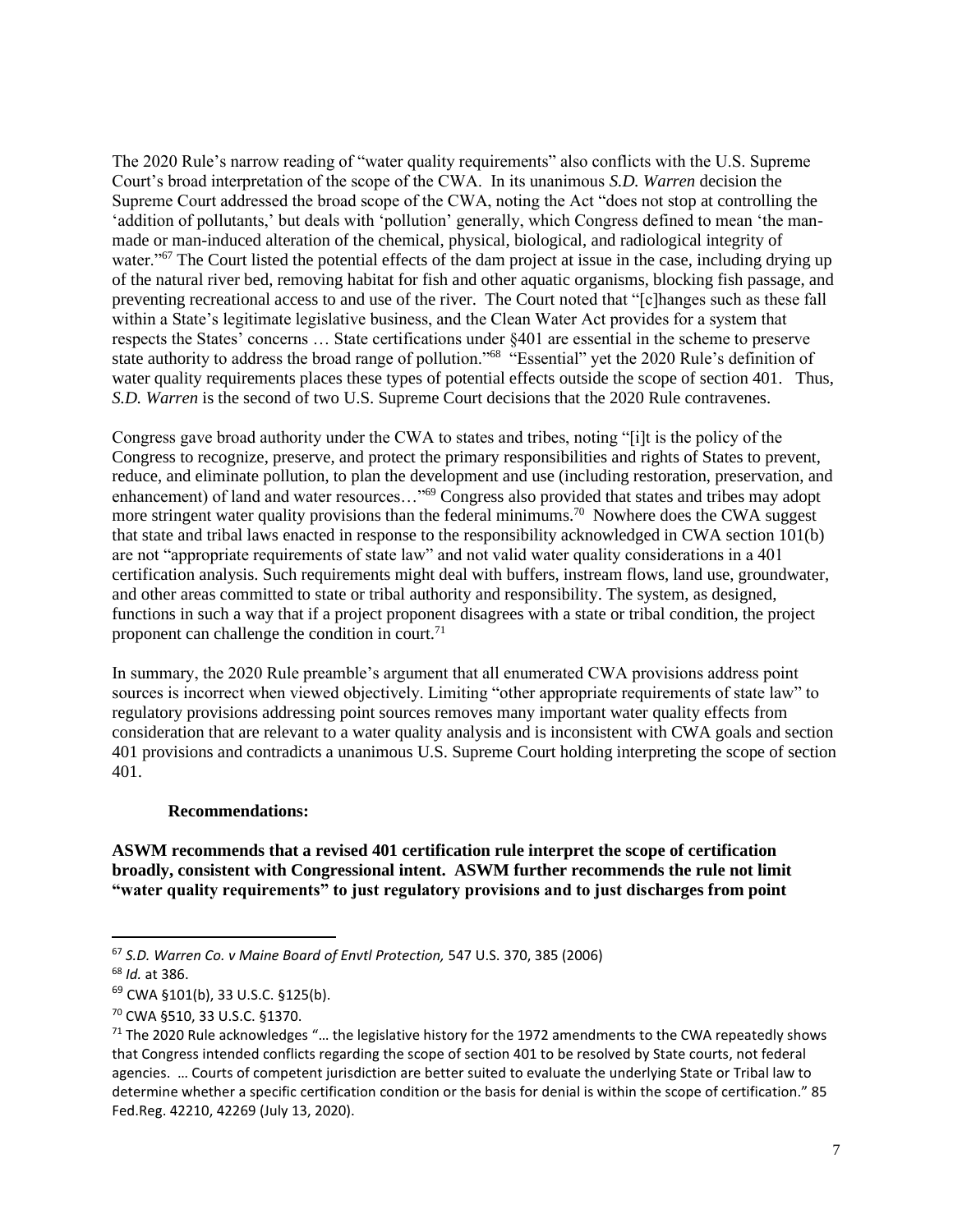**sources. Appropriate considerations should include both regulatory and non-regulatory provisions and address both point and nonpoint discharges.** 

#### **5. Certification Actions and Federal Agency Review**

Under the 2020 Rule, certifying authorities may take any one of four actions in response to a certification request: grant certification, grant certification with conditions, deny certification, or waive certification.<sup>72</sup> Certification authorities must include specific information when granting certifications with conditions or denying certification. For conditioned certifications, the certifying authority must explain why the condition is necessary to assure the proposed project will comply with water quality requirements, and legal citations authorizing the condition.<sup>73</sup> For denied certifications, the certifying authority must identify the specific water quality requirements with which the discharge will not comply and an explanation of why, and if the denial is due to insufficient information, the certifying authority must identify the specific data that would be necessary to assure that the project's discharge will comply with water quality requirements.<sup>74</sup> If the certification or denial does not include the required information, the certification or denial will be considered by the federal licensing or permitting agency as waived.<sup>75</sup> Additionally, if a certifying authority does not follow the procedural requirements of section 401, such as the public notice provisions, or fails to complete its review within the reasonable period of time, the certification will be considered as waived.<sup>76</sup>

The 2020 Rule establishes a number of responsibilities for federal licensing and permitting agencies. The 2020 Rule requires federal agencies to review the actions by certifying authorities to determine they have met procedural requirements, including submission of the above information as part of their certification response.<sup>77</sup> The federal agency must determine whether waiver has occurred, either expressly or implicitly through a failure or refusal to act. If a federal agency determines that a certifying authority did not comply with CWA and 2020 Rule procedural requirements, the certification action will be waived, whether it is a grant, grant with conditions, or denial.<sup>78</sup> If the federal agency concludes that a certification condition meets the procedural requirements of section 401 and includes the information called for in the 2020 Rule, "the condition must be incorporated into the federal license or permit in its entirety, as drafted by the certifying authority."<sup>79</sup> The preamble to the 2020 Rule describes the federal agency role as administrative: federal agencies are not called on to "substantively evaluate or determine whether a certification action was taken within the scope of certification. This federal agency review is entirely procedural in nature."<sup>80</sup>

Section 401 certification identifies three roles for EPA: serving as the certifying authority for jurisdiction that lack 401 certification authority,<sup>81</sup> initiate and oversee the opportunity for neighboring jurisdictions to comment on proposed projects that may affect the quality of their waters, $82$  and provide technical assistance upon request.<sup>83</sup> The CWA provides that "[t]he Administrator is authorized to prescribe such

- <sup>76</sup> *Id.*
- <sup>77</sup> *Id.*

- <sup>79</sup> *Id.* at 42265.
- <sup>80</sup> *Id*. at 42267.

<sup>72</sup> 86 Fed.Reg. 29541, 29543. *See also* CWA §401, 33 U.S.C. §1341; 40 C.F.R. §§121.7, 191.9.

<sup>73</sup> 40 C.F.R. §121.7(d)(1).

<sup>74</sup> *Id.*

<sup>75</sup> 85 Fed.Reg. 42210, 42263 (July 13, 2020).

<sup>78</sup> *Id.* at 42266.

 $81$  CWA §401(a)(1), 33 U.S.C. §1341(a)(1).

 $82$  CWA §401(a)(2), 33 U.S.C. §1341(a)(2).

<sup>83</sup> CWA §401(b), 33 U.S.C. §1341(b).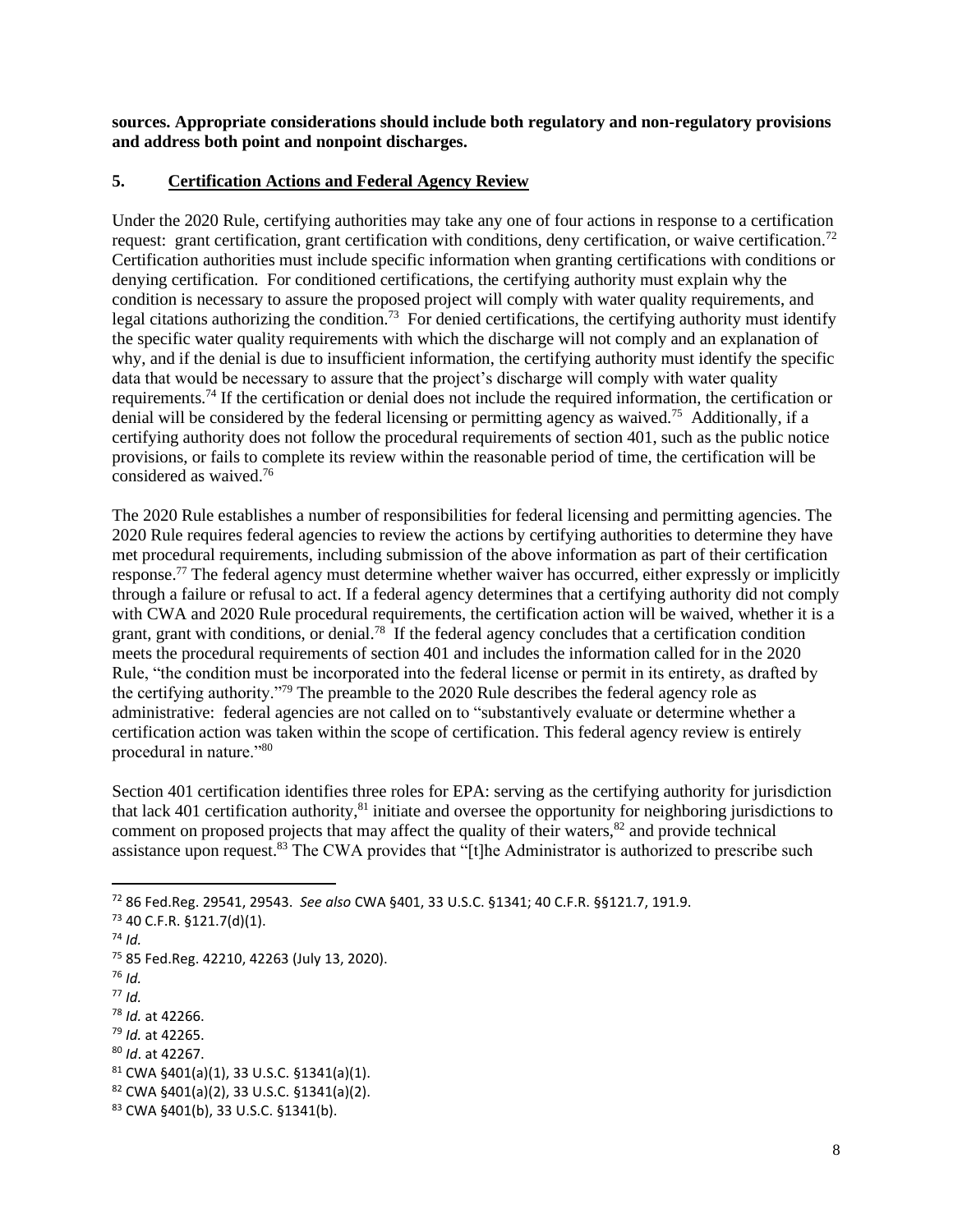regulations as are necessary to carry out his functions under this chapter."<sup>84</sup> Section 401 does not contain any express delegation of rulemaking authority, and as a result EPA may prescribe such regulations as are necessary to carry out the Agency's function as a certifying authority, an initiator of neighboring jurisdiction input, and technical assistant provider. EPA arguably has general authority to promulgate regulations outlining the general provisions of section 401, although some states and tribes have disputed that authority.<sup>85</sup> It is considerably less clear whether EPA has any statutory basis to promulgate regulations dictating the procedural and substantive details of how states and tribes should implement the direct grant of authority Congress provides to them in section 401.

The 2020 Rule in effect gives federal agencies veto power over certifying authorities' certification decisions. While the 2020 Rule ostensibly limits federal agencies' authority to review a certification only for "procedural" compliance with the rule, federal agencies can consider a certification waived or a condition invalid if, in the agency's view, the certifying authority did not comply with procedural obligations to explain how their decisions follow the 2020 Rule's substantive limits. For example, if a certifying authority conditions its certification, it must explain why a condition is "necessary."<sup>86</sup> The CWA provides that "no license or permit shall be granted if certification has been denied …" yet under the 2020 Rule a federal agency can interpret procedural requirements in a way that converts a denial to a waiver, and proceeds to license or permit the proposed project over the objections of the certifying authority. Similarly, the 2020 Rule allows federal agencies to ignore certification conditions it does not like, if an agency concludes that procedures have not been correctly followed. The preamble to the 2020 Rule emphasizes the "federal agency review is entirely procedural in nature."<sup>87</sup>

Implementation of what is described as a procedural review can have a significant substantive effect. For example, the Corps of Engineers sought certification of a Nationwide General Permit (NWP) package in September 2020, and many Corps districts reviewed the substance of some of the resulting certification conditions and concluded the conditions were impermissible "reopener clauses." States have told ASWM that some districts viewed the disputed condition as invalid while considering the balance of the certification as valid, other districts believed the disputed condition resulted in a certification denial, and as part of their review at least one district redrafted a certification condition. The NWP certification process was not predictable, not transparent, and not consistent, resulting in substantive changes to certifications not envisioned by the 2020 Rule or the CWA. The 2020 Rule in effect has overridden the CWA requirement that conditions in a certification "shall become a condition on any Federal license or permit."<sup>88</sup> If the validity of a condition is questioned, it is not the business of a federal licensing or

<sup>84</sup> CWA §501(a), 33 U.S.C. §1361. The 1972 CWA does use male pronouns when authorizing EPA action.

<sup>85</sup> *See, e.g., Delaware Riverkeeper Network v. Wheeler,* Case No. 2:20-cv-3412 (E.D. Pa)

<sup>86</sup> 85 Fed. Reg. 42210, 42263-69 (July 13, 2020); 40 C.F.R. §121.7(d)(1).

<sup>87</sup> *Id*. at 42267. The preamble also acknowledges that EPA Office of General Counsel opinions have previously interpreted §401(d) broadly to preclude federal agency review of state certifications, citing *Roosevelt Campobello Inter. Park v USEPA,* 684 F.2d 1041,1056 (1st Cir. 1982). *Id* at 42268.

<sup>88 &</sup>quot;Any certification ... shall set forth any effluent limitations and other limitations, and monitoring requirements necessary to assure that any applicant for a Federal license or permit will comply with any applicable effluent limitations and other limitations, and with any other appropriate requirement of State law set forth in such certification, and shall become a condition on any Federal license or permit…" CWA 401(d), 33 U.S.C. 1341(d). Note that caselaw provides that federal licensing and permitting agencies are not authorized to second-guess a water quality certification and every condition should become a term of the federal permit or license should it be issued. *See, e.g., American Rivers v. FERC,* 129 F.3d 99 (1d Cir. 1997)(A federal agency may determine whether the proper state has issued the certification or whether a state has issued a certification within the prescribed period, but the federal agency "does not possess a roving mandate to decide that substantive aspects of state-imposed conditions are inconsistent with the terms of § 401.").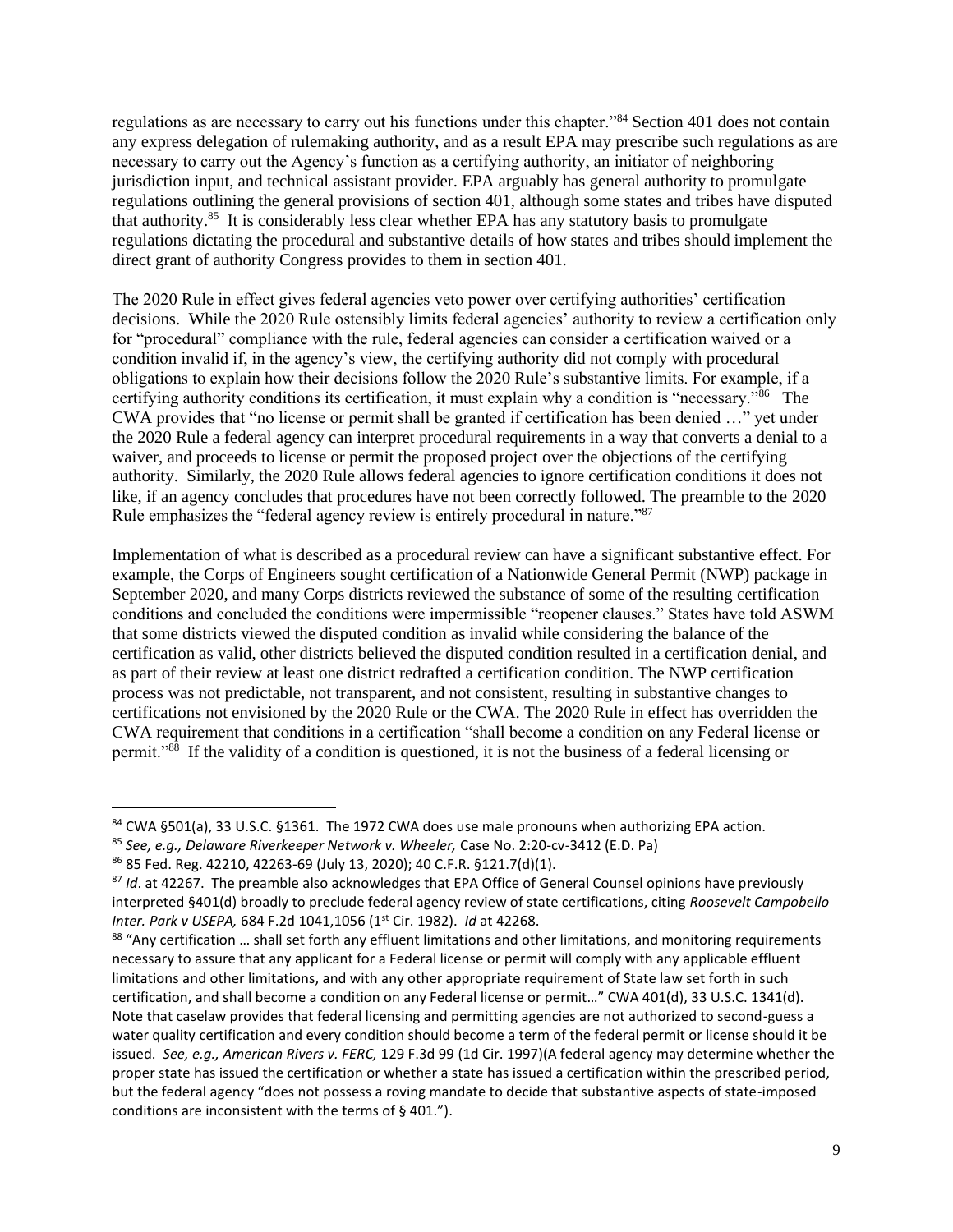permitting agency to determine if it is indeed inappropriate; the proper forum to argue the appropriateness of a condition is in state or tribal court.<sup>89</sup>

The 2020 Rule expands the concept of waiver under CWA section 401. The CWA provides:

"If [the certifying authority] fails or refuses to act on a request for certification, within a reasonable period of time (which shall not exceed one year) after receipt of such request, the certification requirements of this subsection shall be waived with respect to such Federal application. No license or permit shall be granted until the certification required by this section has been obtained or has been waived as provided in the preceding sentence."<sup>90</sup>

Thus, under CWA section 401 a waiver occurs only if a certifying authority fails or refuses to act on a certification request. EPA wished through rulemaking to establish detailed certification process requirements for state and tribal certifying authorities and provide that failure to follow those procedures would result in waiver. As a result, the 2020 Rule expands the statutory concept of certification waiver by providing that not following the 2020 Rule's required process constitutes a "failure or refusal to act" thereby allowing a federal agency to convert a certification condition or denial into a waiver. This 2020 Rule approach to waiver seems somewhat creative and inconsistent with Congressional intent of section 401 to serve as an effective water quality protection tool, and inconsistent with section 401 being a direct grant of authority to states and tribes. In addition, ASWM is aware of certifying authorities whose conditions were not only rejected but subjected to a Corps-established new category of action: "deline" or "deline to rely on" by the federal agency. Such an option is not provided in CWA section 401.

In summary, the "procedural" review of certifications by federal licensing and permitting agencies in practice becomes a substantive review and affects the content of a certification. If a certifying authority does fail to follow process or information requirements of the 2020 Rule, the rule does not require federal agencies to allow the certifying authority to correct the deficiency even where it is minor and the certification could result in water quality protections consistent with section 401 and CWA goals, but instead allows the agency to convert the deficient certification condition or denial to a waiver.

#### **Recommendations:**

**ASWM recommends a revised certification rule not require specific certification content and processes and should not authorize federal agencies to convert a certification condition or denial into a waiver if content or process requirements are unmet.** While the 2020 Rule ostensibly does not authorize federal licensing or permitting agencies to substantively review a certification, in practice federal agencies reviewing compliance with 2020 Rule processes have affected the content of a certification and that is impermissible under the CWA section 401. **A revised rule should reflect that federal licensing and permitting agencies do not have authority to substantively evaluate a 401 certification. Additionally, if the revised rule does provide for a procedural review of the certification by a federal agency, the rule should require the agency to allow a certifying authority to correct any perceived deficiencies. A certification condition or denial perceived by the federal agency as procedurally deficient should not be interpreted as a waiver or subject to the unauthorized category of "decline;"** to do so is inconsistent with the stated goals of the Act and section

<sup>89</sup>The 2020 Rule preamble indicates EPA has concluded "courts of competent jurisdiction are better suited to evaluate the underlying State or Tribal law to determine whether a specific certification condition or the basis for denial is within the scope of certification." 85 Fed.Reg. 42210, 2269 (July 13, 2020).  $90$ CWA §401(a)(1), 33 U.S.C. §1341(a)(1).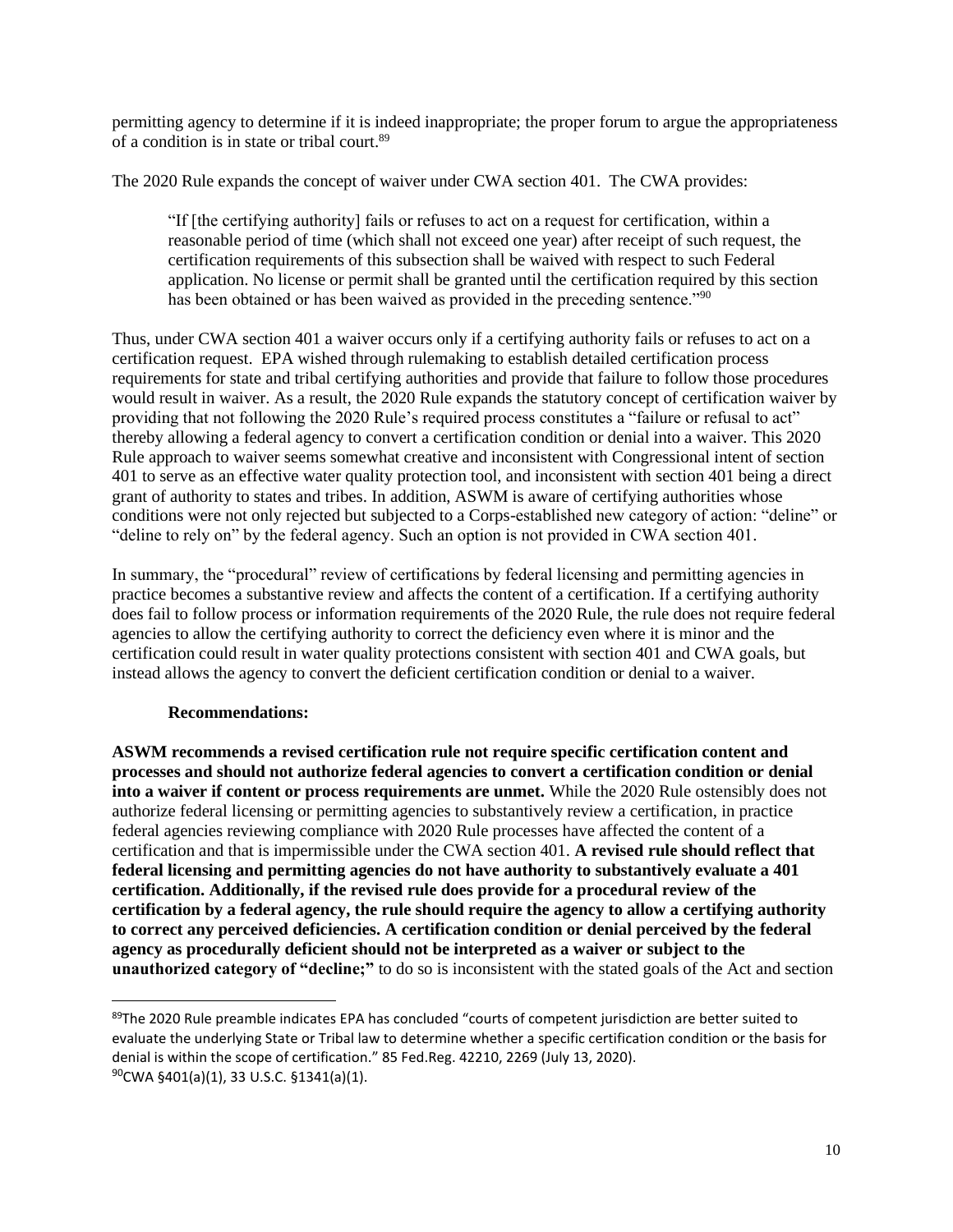401. In jurisdictions where certifications or selected conditions were "declined," these decisions by the Corps should be revisited.

## **6. Enforcement**

The 2020 Rule reserves the enforcement role to the federal agency issuing the federal license or permit, providing that "the Federal agency shall be responsible for enforcing certification conditions that are incorporated into a federal license or permit."<sup>91</sup> The preamble to the 2020 Rule interprets the CWA as not providing an independent regulatory enforcement role for certifying authorities, but allows states and tribes to take enforcement actions where authorized under state or tribal law and not preempted by other federal statutory provisions.<sup>92</sup> Under the 2020 Rule's interpretation of section 401, a certifying authority may inspect a facility that has received certification prior to its operation, in order to determine if the discharge from the certified project will violate the certification, and should notify the project proponent and federal agency if it has identified potential violations. After operations begin, all inspections and enforcement are to be conducted by the federal agencies only.<sup>93</sup> The 2020 Rule does not change a federal agency's enforcement discretion, under which an agency can decide when to enforce and not enforce, "reserving limited enforcement resources for the cases that can make the most difference."<sup>94</sup>

The 2020 Rule's provision that only federal agencies may enforce 401 certification conditions contradicts CWA section 510, which preserves the right of any state to adopt or enforce "any standard or limitation respecting discharges of pollutants" and "any requirement respecting control or abatement of pollution" provided the standards, limitations, and requirements are at least as stringent as CWA requirements.<sup>95</sup> When what became section 401 was first proposed, Senator Muskie explained on the Senate floor why state certifications under §401 are essential in the scheme to preserve state authority to address the broad range of pollution:

"No polluter will be able to hide behind a Federal license or permit as an excuse for a violation of water quality standard[s]. No polluter will be able to make major investments in facilities under a Federal license or permit without providing assurance that the facility will comply with water quality standards. No State water pollution control agency will be confronted with a fait accompli by an industry that has built a plant without consideration of water quality requirements."<sup>96</sup>

The U.S. Supreme Court quoted Senator Muskie's explanation in its unanimous *SD Warren* decision, and noted "[t]hese are the very reasons that Congress provided the States with power to enforce 'any other appropriate requirement of state law,' 33 U.S.C. 1341(d), by imposing conditions on federal licenses for activities that may result in a discharge)."<sup>97</sup> However, the 2020 Rule chooses to reject the unanimous U.S. Supreme Court viewpoint in *S.D. Warren.*

The 2020 Rule's prohibition on state and tribal enforcement of section 401 conditions also is inconsistent with the CWA's citizen suit provision. Under the CWA, any citizen may bring a civil action against any person who is alleged to be in violation of any effluent standard or limitation in the CWA, or against EPA where there is an alleged failure of the Administrator to perform any act or duty under the include, among

<sup>91 40</sup> C.F.R. §121.11(c).

<sup>92</sup> *Id*. at 42275-6.

<sup>93 85</sup> Fed.Reg. 42210, 42277 (July 13, 2020).

<sup>94</sup> *Id.*

<sup>95</sup> CWA §510, 33 U.S.C. §1370.

<sup>96</sup> 116 Cong. Rec. 8984 (1970), quoted in *S.D. Warren Co. v Maine Board of Envtl Protection,* 547 U.S. 370, 385 (2006).

<sup>97</sup> *S.D. Warren Co. v. Maine Board of Envtl Protection,* 547 U.S. 370, 385 (2006).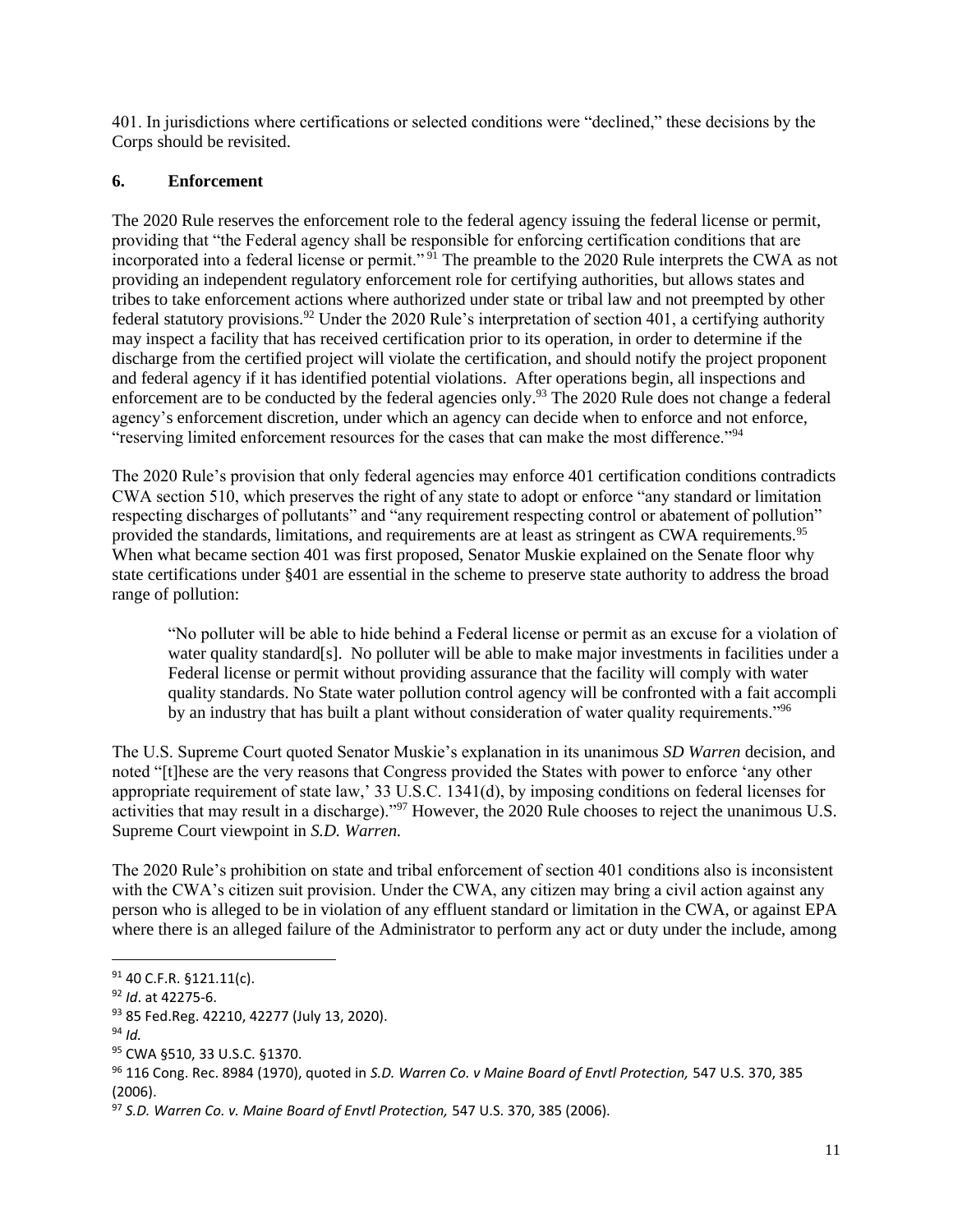other things, "a certification under section 1341 [section 401]."<sup>98</sup> In addition to the general citizen suit provision, the CWA explicitly provides that a governor of a state may bring a civil suit where there is alleged an EPA failure to enforce a CWA effluent standard which is occurring in another State and is causing an adverse effect on the public health or welfare in his state, or is causing a violation of any water quality requirement in within the governor's state.<sup>99</sup> When a citizen suit is brought, the federal district courts have jurisdiction to enforce an effluent standard or limitation.<sup>100</sup> The 2020 Rule prevents state and tribes from using citizen suits to enforce 401 certification conditions in a federal license or permit, apparently attempting through regulation and preamble to modify the CWA's statutory citizen suit provisions.

The 2020 Rule declares that it does not preclude states from pursuing enforcement actions where authorized by state law and "not preempted by other federal statutory provisions."<sup>101</sup> Federal preemption is where federal law supersedes conflicting state laws.<sup>102</sup> Many types of federal licenses and permits are preempted, such as licenses for non-federal hydroelectric dams and interstate natural gas pipelines under the Federal Power Act.<sup>103</sup> Federal preemption does not mean the effects at issue are unimportant. For example, hydroelectric dams can adversely affect aquatic habitat, stream flows, and recreation, as the U.S. Supreme Court noted in in *S.D. Warren*.<sup>104</sup> However, if CWA section 401 does not provide authorization for state and tribal certifying authorities to bring an enforcement action, and the federal agency declines to do so, those adverse effects will go unaddressed where the state or tribe is preempted from bringing an action under state or tribal law. During the *SD Warren* litigation, parties noted that but for section 401's certification and conditioning provisions, the issues addressed in the state's certification would have gone unaddressed due to federal preemption under the Federal Power Act.<sup>105</sup> Reserving to federal agencies the authority to enforce 401 certification conditions becomes even more problematic when viewed in the light of enforcement discretion. If an agency decides that noncompliance with a 401 condition is not a "case[] that can make the most difference" the violation may go unaddressed.

Alternatively, or additionally, the federal agency may decide to not enforce provisions if they are not directly related to the agency's mandate. For example, the Army Corps of Engineers indicated when finalizing its 2021 Nationwide General Permit (NWPs) package under CWA section 404 that "it does not have the authority to enforce conditions provided by states, except for those conditions added to the NWPs by water quality certifications by certifying authorities …, that are within the Corps' legal authority to enforce."<sup>106</sup> If the Corps decides to not enforce a 401 condition in its NWPs and the certifying state or tribe is not allowed to enforce the 401 condition, then the CWA's requirement that certification

<sup>98</sup> CWA §506(f), 33 USC §1366(f).

<sup>99</sup> CWA §505(h), 33 USC §1365(f).

<sup>100</sup> CWA §505(a), 33 USC §1365(a).

<sup>101</sup> 85 Fed.Reg. 42210, 42276 (July 13, 2020).

<sup>102</sup> For a general discussion of federal preemption, *see* Congressional Research Service, Federal Preemption: A Legal Primer," (July 23, 2019).

<sup>103</sup> 85 Fed.Reg. 42210, 42276 fn 65 (July 13, 2020).

<sup>104</sup> *S.D. Warren Co. v Maine Board of Envtl Protection,* 547 U.S. 370, 385 (2006).

<sup>&</sup>lt;sup>105</sup> See, e.q., S.D. Warren Co. v. Maine Board of Envtl Protection, Amicus Brief in Support of Respondent, filed by the States of New York, Washington, Alaska, Arizona, California, Connecticut, Delaware, Hawaii, Illinois, Iowa, Kentucky, Louisiana, Maryland, Massachusetts, Michigan, Minnesota, Missouri, Montana, Nevada, New Hampshire, New Jersey, New Mexico North Carolina, Oklahoma, Oregon, Rhode Island, South Carolina, South Dakota, Tennessee, Utah, Vermont, West Virginia, Wisconsin, the Commonwealth of Puerto Rico, the Pennsylvania Department of Environmental Protection and the International Association of Fish and Wildlife Agencies, at 12. <sup>106</sup> 86 Fed.Reg. 2744, 2750 (January 13, 2021).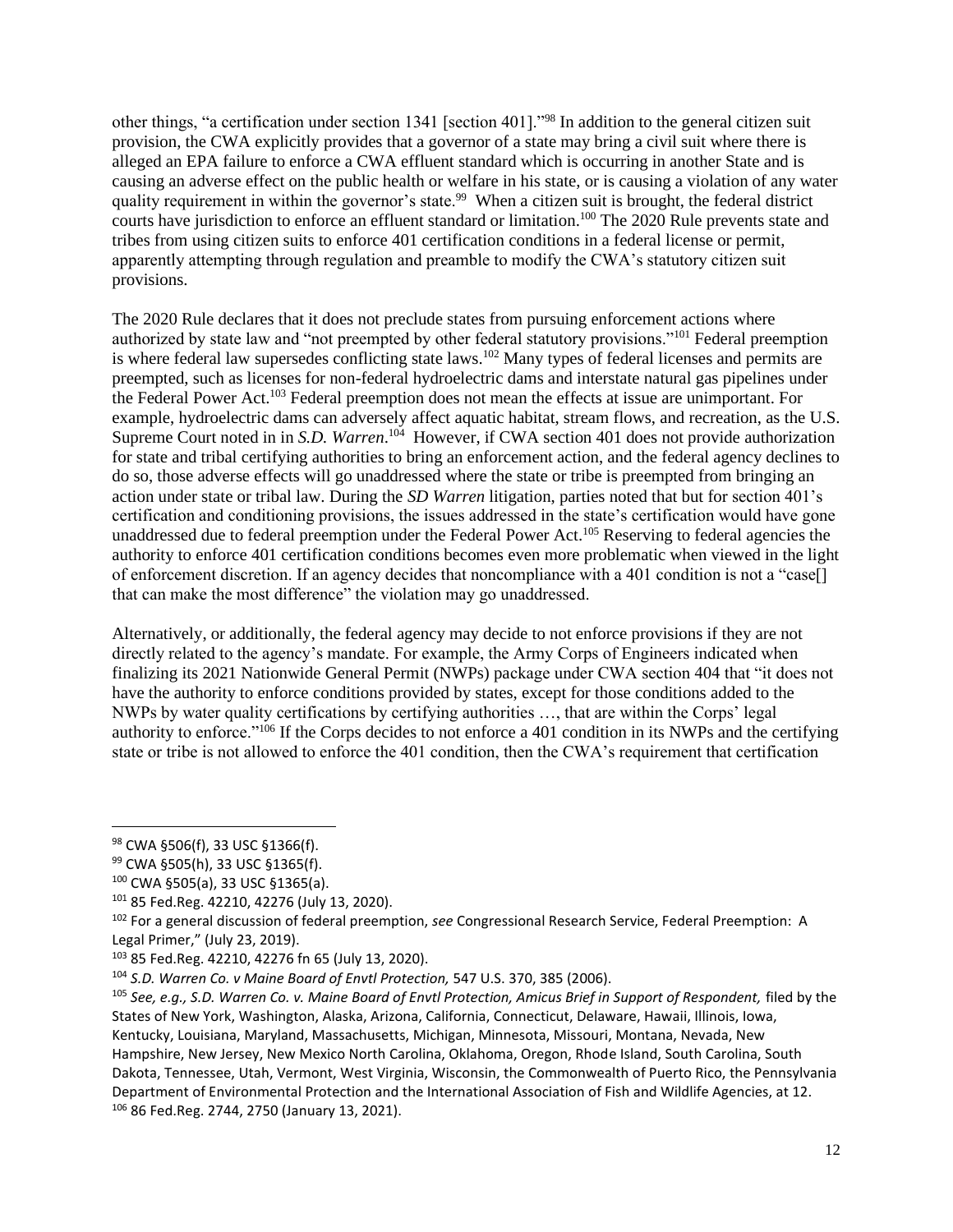conditions "become a condition of any Federal license or permit"<sup>107</sup> has no effect and is rendered meaningless.

ASWM understands federal agency enforcement discretion is an important method of ensuring suitable use of limited enforcement resources. However, when enforcement discretion is coupled with the 2020 Rule section 401 interpretation that state and tribal certifying authorities may not enforce a 401 certification condition, the result violates a basic canon of statutory interpretation. When interpreting a statute, courts and agencies "should not interpret any statutory provision in a way that would render it or other part of the statute inoperative or redundant."<sup>108</sup> The 2020 Rule's prohibition on state and tribal enforcement of certification conditions is, therefore, not supported by the CWA because it renders a statutory provision inoperative.

### **Recommendations:**

**ASWM recommends that a revised 401 certification rule provides that state and tribal certification authorities may enforce certification conditions that have become a condition in a federal permit or license.** The 2020 Rule's limitations on enforceability are inconsistent with goals for the CWA and the plain language of section 401, conflicts with the enforcement provisions of CWA sections 505 and 510, and contradicts a unanimous U.S. Supreme Court decision.

# **7. Modifications**

The 2020 Certification Rule does not authorize or include any procedure for certifying authorities to modify certifications after issuance.<sup>109</sup> The 2020 Rule also prohibits the use of "reopener" clauses to modify requirements of a certification after it has been issued.<sup>110</sup> The preamble asserts that reopeners allow the certifying authority "to take an action to reconsider or otherwise modify a previously issued certification at some unknown point in the future."<sup>111</sup> The preamble also notes that reopeners are unnecessary because future changes in the project's discharge or associated license or permit "may trigger the requirement for a new certification, depending on the federal agency's procedures."<sup>112</sup>

A prohibition on reopener clauses not only allows but requires the federal licensing or permitting agency to scrutinize the substance of certification conditions to determine if they include reopeners. This is contrary to the Rule's insistence that federal agencies do not have authority to "substantively evaluate or determine whether a certification action was taken within the scope of certification …This federal agency review is entirely procedural …"<sup>113</sup> Generally certifying authorities do not label conditions as a "reopener clause," so the federal agency may feel obligated to make a substantive judgement as to the nature of a condition and sometimes misinterpret appropriate conditions as reopeners prohibited under the 2020 Rule.

For example, in September 2020 the Corps of Engineers required certification of proposed section 404 Nationwide General Permits (NWPs) rather than of final permits. In response, several certifying authorities indicated that their certification applied to the NWPs as proposed and may not apply to final NWPs if the final permits differed substantively from proposal. Such a statement clarified the federal action to which the certification applied. Regardless, some Corps districts interpreted the statement

<sup>107</sup> CWA §401(d), 33 U.S.C. §1341(d).

<sup>108</sup> *See, e.g.,* CRS, "Statutory Interpretation: Theories, Tools, and Trends" at 28 (Updated April 5, 2018). <sup>109109</sup> 85 Fed.Reg. 42210, 42278-80 (July 13, 2020)

<sup>110</sup> *Id.* at 42279.

<sup>111</sup> *Id.* at 42280.

<sup>112</sup> *Id.* at 42279.

<sup>113</sup> 85 Fed.Reg. 42210, 42267 (July 13, 2020).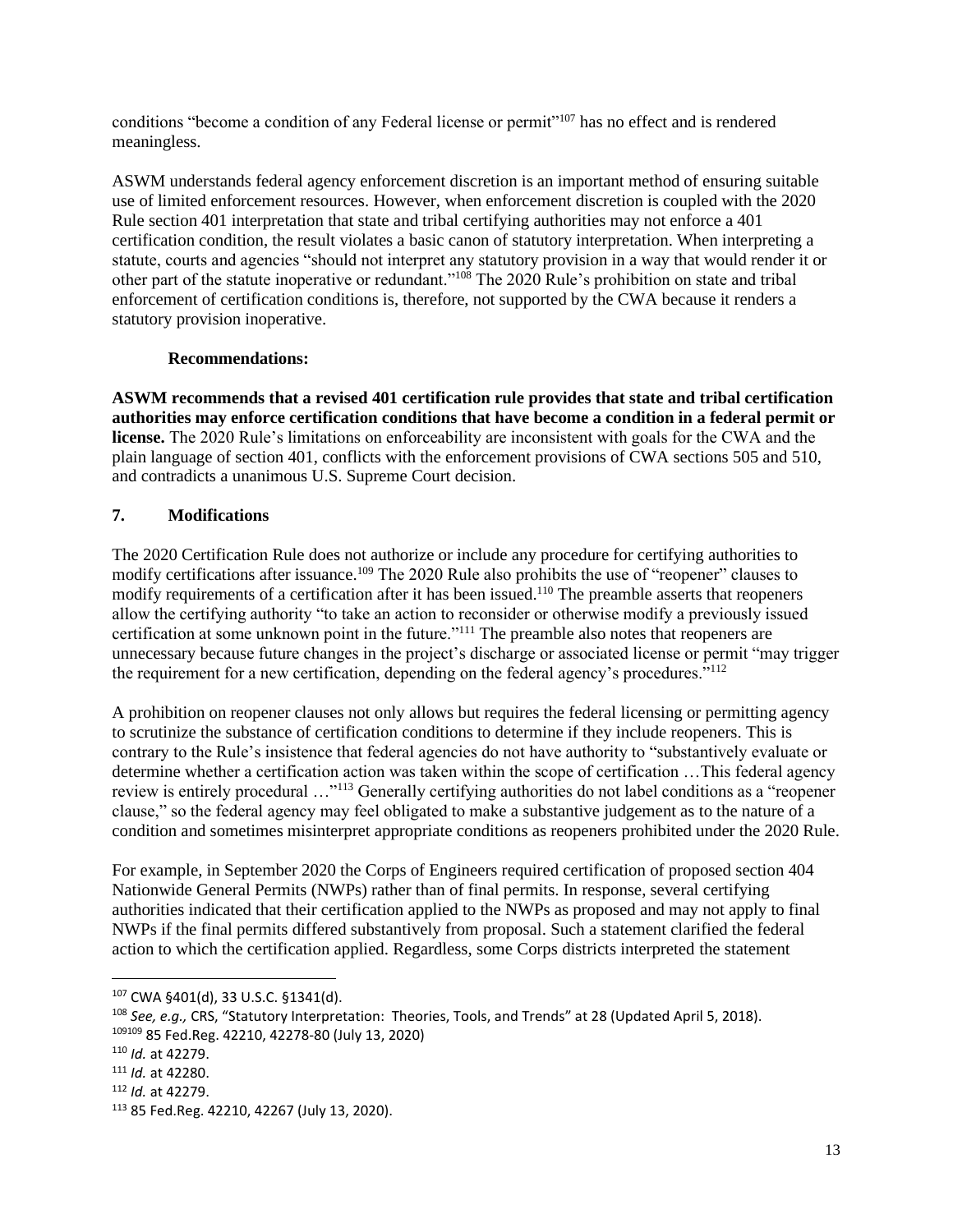as a prohibited reopener clause and rejected the certification, even though the statement did not involve taking action at "some unknown point in the future."

A number of circumstances exist where modification of an existing 401 certification would be appropriate. Not all of these circumstances would result in a new license or permit with an associated new certification. For example, a court may remand a certification or condition, the project proponent or the certifying authority may want to correct an error, the nature of the licensed or permitted discharge may change, the discharge location may change, or the federal, state, or tribal law upon which the certification is based may change. EPA's regulations governing certification of National Pollutant Discharge Elimination Program (NPDES) permits under CWA section 402 provide procedures for modifying certifications in certain circumstances.<sup>114</sup> The 2020 Rule preamble acknowledges the modification provision in the NPDES certification program<sup>115</sup> yet fails to note presence in the NPDES program of any confusion, regulatory uncertainty, or other problems the preamble attributes to modification provisions.

The 2020 Rule preamble says reopener clauses are unnecessary because if the proposed project changes materially after a certification, "it may be reasonable for the project proponent to submit a new certification request."<sup>116</sup> A federal licensing or permitting agency may conclude that a new permit is necessary if the project and associated discharges have changed from that originally authorized. The preamble seems to envision no role by the certifying authority in determining that material changes to the project require a new or modified certification.

#### **Recommendations:**

**ASWM recommends that a revised certification rule allow reopener clauses that provide an "ifthen" description of future triggering events and associated responsive actions.** Reopener clauses such as these would not be what the 2020 Rule preamble is concerned about, namely an invitation to some action by a certifying authority at some unknown point in the future. Instead, these reopener clauses would be focused, and could accommodate changes to the project or its discharge, changes in the laws forming the basis of the certification, or other changes that affect the certification's protection of water quality. Allowing reopener clauses also would remove the need for federal licensing or permitting agencies to make substantive evaluations of certification conditions as part of a hunt for prohibited reopener clauses.

#### **8. Neighboring Jurisdictions**

CWA Section 401(a)(2) establishes a process under which neighboring jurisdictions can be notified and have an opportunity to be heard about potential water quality implications of proposed projects undergoing certification. The process begins when a federal licensing or permitting agency notifies EPA that they have received a license or permit application and associated water quality certification.<sup>117</sup> EPA has 30 days to determine whether the discharge "may affect... the quality of the waters of any other

<sup>114</sup> 40 C.F.R.§124.55(b). Procedures allow modification if there is a change in the state law or regulation upon which a certification is based, or if a court or appropriate State Board or agency stays, vacates, or remands a certification.

<sup>115</sup> 85 Fed.Reg. 42210, 42279 (July 13, 2020).

<sup>116</sup> *Id.*

<sup>117</sup> CWA §401(a)(2), 33 U.S.C. §1341(a)(2).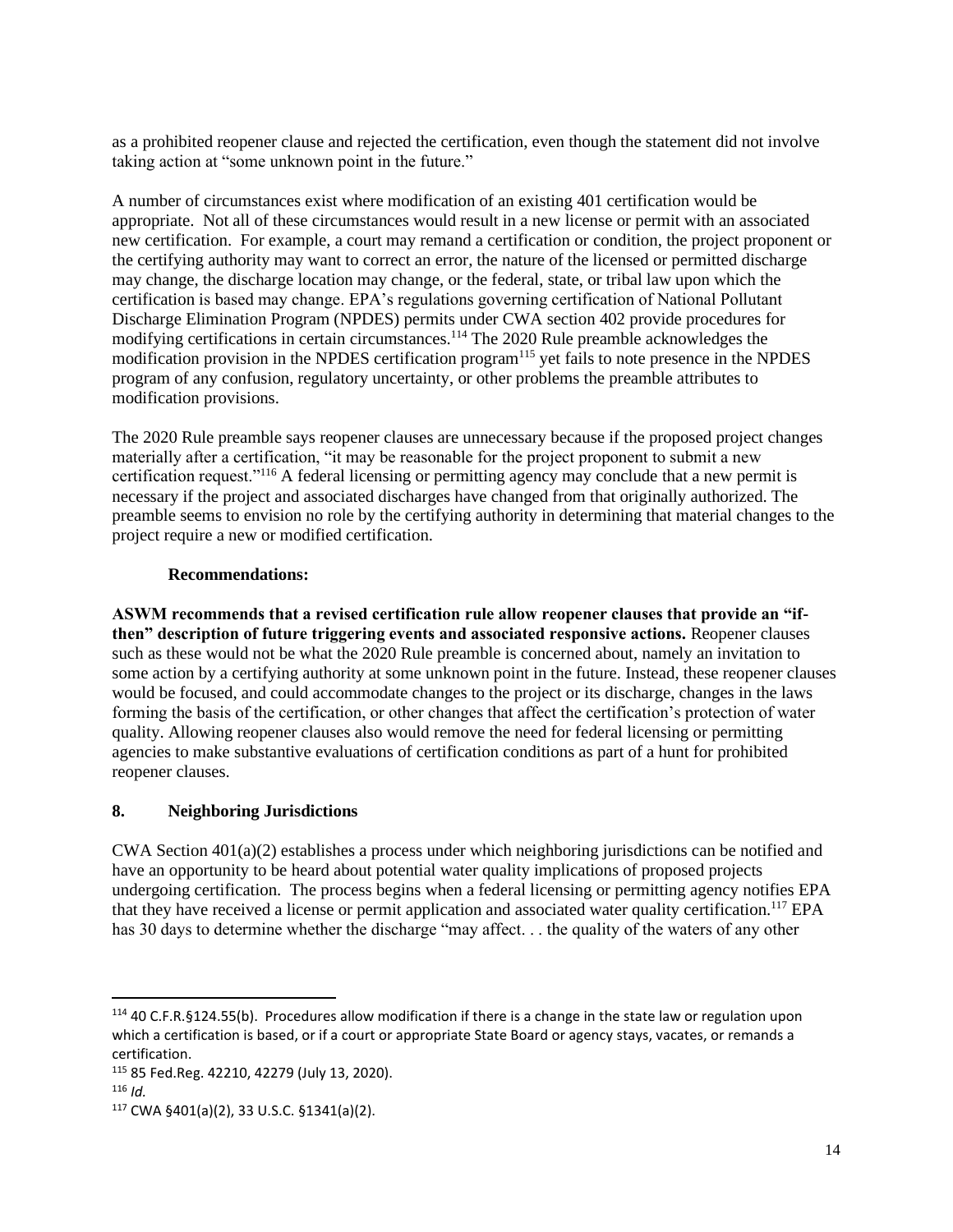State..."<sup>118</sup> The 2020 Certification Rule asserts that determining whether a discharge "may affect" neighboring jurisdictions is discretionary.<sup>119</sup> Under the Rule, if EPA at its discretion determines that the discharge from the certified project may affect water quality in a neighboring jurisdiction, the Administrator shall notify the neighboring jurisdiction, the licensing or permitting agency, and the applicant.<sup>120</sup> "If, within sixty days after receipt of such notification, such other State determines that such discharge will affect the quality of its waters so as to violate any water quality requirements in such State, and within such sixty-day period notifies the Administrator and the licensing or permitting agency in writing of its objection to the issuance of such license or permit and requests a public hearing on such objection, the licensing or permitting agency shall hold such hearing."<sup>121</sup> If a hearing is held, "the Administrator shall at such hearing submit his evaluation and recommendations with respect to any such objection to the licensing or permitting agency."<sup>122</sup>

ASWM is aware of only one court decision addressing whether or not EPA's action to determine if a discharge "may affect" other state or tribal waters is discretionary. In *Fond du Lac v. Thiede*, a Minnesota district court held that the action was mandatory and EPA did not have discretion to not make a determination about whether the discharge authorized by the proposed § 404 permit "may affect" the Band's waters.<sup>123</sup> The court noted the existence of such a clear and limited [30-day] timeframe supported the argument that the statute imposes a duty on EPA to make a "may affect" determination, and interpreted the statutory text of  $401(a)(2)$  in its broader statutory context:

"Given that the purpose of  $[CWA \ \xi 401(a)(2)]$  appears to be to provide a mechanism to work out potential interstate conflicts over water pollution, it seems unlikely that, when a discharge permitted by State A may pollute the waters of State B, Congress intended to leave State B's participation rights entirely up to the unreviewable discretion of EPA. See 33 U.S.C. § 1251(b) ("It is the policy of the Congress to recognize, preserve, and protect the primary responsibilities and rights of States to prevent, reduce, and eliminate pollution, to plan the development and use (including restoration, preservation, and enhancement) of land and water resources...)"<sup>124</sup>

The court's decision highlights a particular concern ASWM has heard often from our state and tribal members: a concern about the potential impact to their waters from upstream waters or wetlands, where upstream states or tribes lack independent authority to regulate discharges into those waters. If a state lacks independent authority to address such discharges, the sole recourse for reviewing federally authorized discharge activities is through CWA  $\S$  401 certification. If EPA's duty to determine whether discharges "may affect" the water quality in neighboring jurisdictions is wholly discretionary, section 401(a)(2) may not significantly reduce the likelihood hat activities in upstream waters and wetlands will threaten water quality in downstream waters. EPA has indicated that  $401(a)(2)$  has been rarely used, with regional offices following the statutory process of notification roughly ten times since 1972.

<sup>118</sup> *Id.* Under the 2020 Certification Rule, a "neighboring jurisdiction" can be a state or a tribe with "Treatment in a Manner as a State" (TAS) under CWA §518(e). Amendments to the CWA enacted after section 401 provided that tribes could seek TAS. As a result, when 401(a)(2) uses the word "state" or "states," EPA has interpreted the words as including states as well as tribes with TAS status for section 401. EPA also refers to tribes with TAS for section 401 also referred to as "authorized tribes."

<sup>119</sup> 85 Fed.Reg. 42210, 42273-42274 (July 13, 2020).

<sup>120</sup> 40 C.F.R. §121.12(c); 85 Fed.Reg. 42210, 422774 (July 13, 2020).

<sup>121</sup> CWA §401(a)(2), 33 U.S.C. §1341(a)(2).

<sup>122</sup> *Id*.

<sup>123</sup> *Fond du Lac Band of Lake Superior Chippewa v. Thiede,* (D.C. Mn, Case No. 19-CV-2489)(Decided February 16, 2021).

 $124$  *Id.*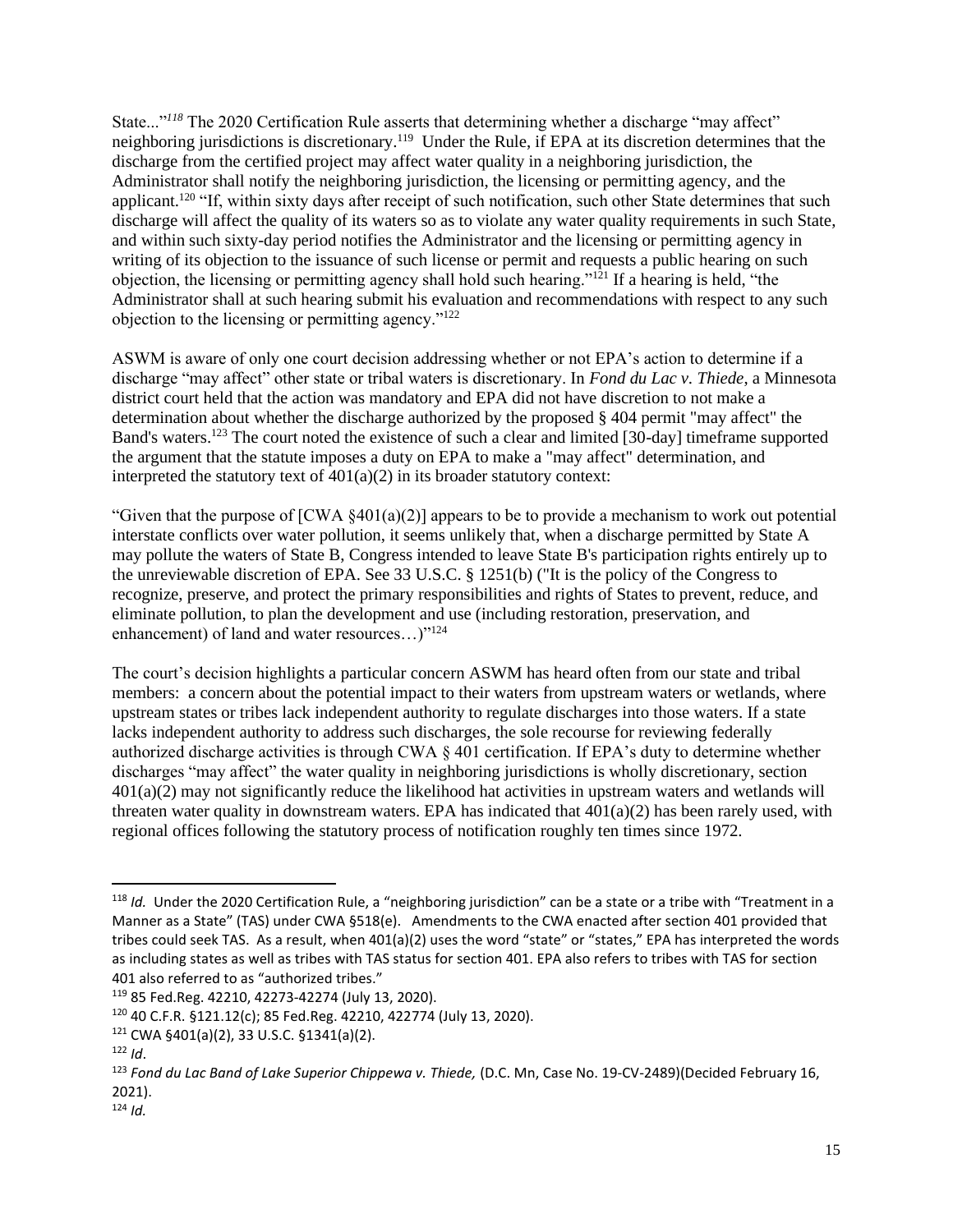ASWM is not unmindful of the potential administrative burden a mandatory duty to make a "may affect" determination could place on EPA's regional offices. It may be helpful to note that EPA regional offices are not determining "will affect" but only whether there is a possibility a proposed project's discharges may have an effect … a determination requiring significantly less technical analysis. EPA could identify factors for a quick "may affect" determination, such as the location of the project and proximity to other jurisdictions, the size of the project and its potential impacts, type of project, if there are documented concerns about the project from a neighboring jurisdiction, and other factors.

The 2020 Certification Rule gives little detail about the 401(a)(2) process beyond that provided by the CWA statutory text. ASWM believes it would be a significant help if a revised certification rule further explained the process and EPA's decision criteria at key stages.

# **Recommendations:**

**ASWM recommends the revised certification rule indicate the action of determining if a discharge "may affect" the quality of neighboring jurisdictions' waters is mandatory, not discretionary. The revised rule should include additional detail on how determinations of "may affect" are made, including factors for consideration** such as location of the project, proximity to other jurisdictions, project size and type, potential scale of impacts, documented concerns from neighboring jurisdictions. If EPA remains reluctant to determine an action is mandatory, in the alternative the Agency could indicate that regional offices should always choose to use its discretion and make such a finding. Section  $401(a)(2)$ is a primary authority under the CWA to ensure cross-border impacts on water quality are addressed.

**ASWM recommends that if a revised rule should decide to interpret the "may affect" determination as discretionary, the revised rule should provide examples of factors guiding EPA's use of that discretion**. Such examples could include considerations such as those in a paragraph above and would assist state and tribal co-regulators as well as the interested public in understanding EPA's decision-making process. Similarly, **ASWM recommends the revised certification rule identify what information EPA will provide in its notice to neighboring jurisdictions after making a "may affect" determination.** 

# **9. Data and Other Information**

EPA's Notice of Intent solicits data on implementation of the 2020 Certification Rule and effects the Rule has had on certification decisions. **ASWM has encouraged its state and tribal members to submit data and information in response to this Notice of Intent.**

# **10. Implementation Coordination**

EPA's Notice of Intent asks for views regarding how best to implement certification rule changes, particularly regarding how implementation of changes might be coordinated in time among EPA, other federal agencies, and the states and tribes. In addition to EPA's general 401 certification regulations found in Part 121 of 40 C.F.R., several federal licensing and permitting agencies whose authorizations are subject to section 401 certification have promulgated regulations addressing how certification works in their programs. For example, Federal Energy Regulatory Commission regulations specify timeframes and other certification requirements,<sup>125</sup> as do the Corps of Engineers<sup>126</sup> and EPA NPDES program regulations, among others.

<sup>125</sup>18 C.F.R. §5.23.

<sup>126</sup> 33 C.F.R. §320.4.